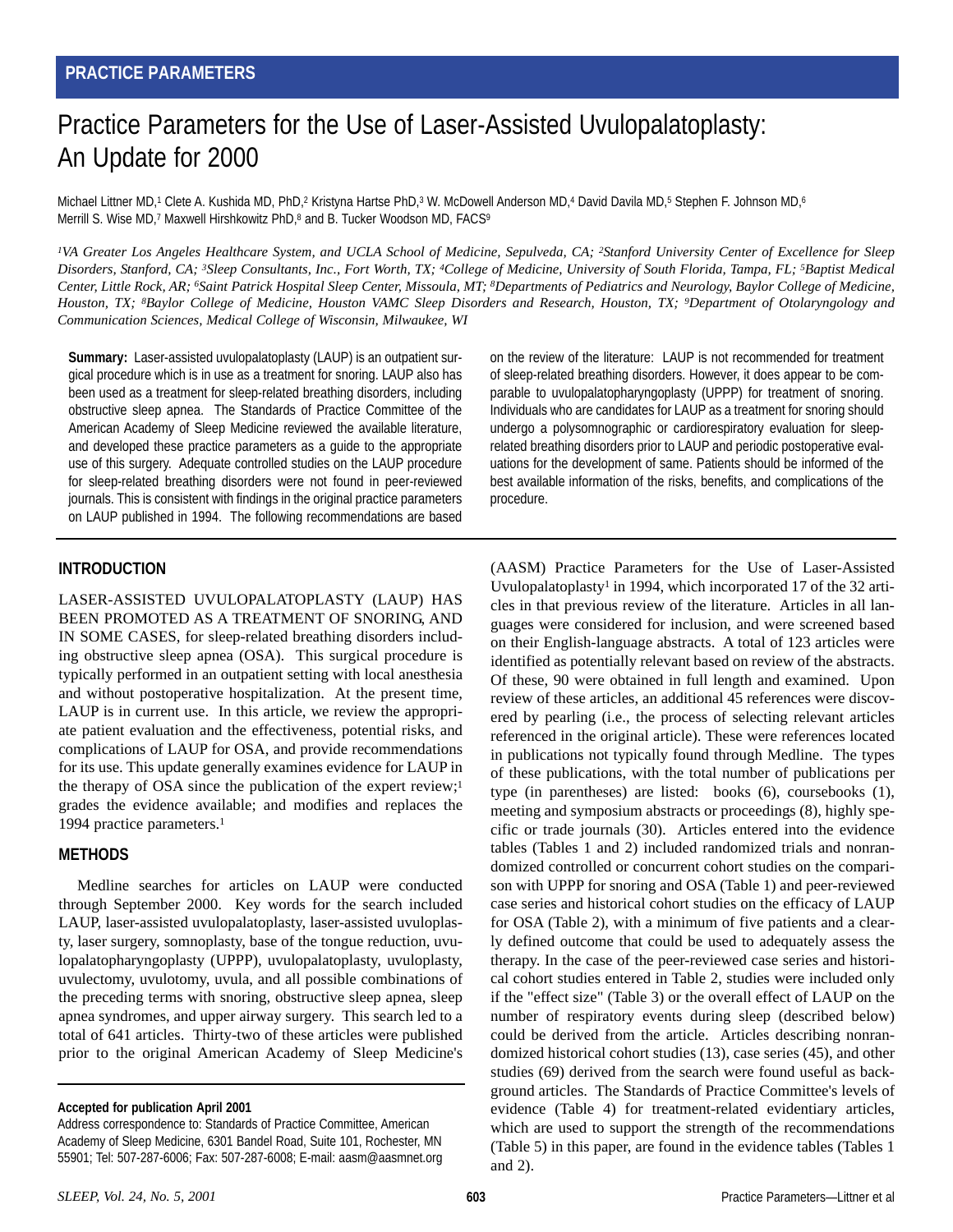On the basis of this review and noted references, the Standards of Practice Committee of the American Academy of Sleep Medicine, in conjunction with specialists and other interested parties, developed the review and recommendations included in this paper. In most cases, the conclusions are based on evidence from studies published in peer-reviewed journals that were evaluated as noted in the evidence tables (Tables 1 and 2). However, when scientific data are absent, insufficient, or inconclusive, the recommendations are based upon consensus opinion. The strength of each recommendation is based on the level of the evidence available or on consensus when evidence is lacking.

The Board of Directors of the American Academy of Sleep Medicine approved this review and these recommendations. All authors of this review, members of Standards of Practice Committee, and the Board of Directors completed detailed conflict-of-interest statements and were found to have none with regard to this subject.

These practice parameters define principles of practice that should meet the needs of most patients in most situations. These guidelines should not, however, be considered inclusive of all proper methods of care or exclusive of other methods of care reasonably directed toward obtaining the same results. The ultimate judgment regarding the propriety of any specific care must be made by the physician in light of the individual circumstances presented by the patient and the available diagnostic and treatment options as resources.

The American Academy of Sleep Medicine expects these guidelines to have a positive impact on professional behavior, patient outcomes and, possibly health care costs. These practice parameters reflect the state of knowledge at the time of development and will be reviewed, updated, and revised, as new information becomes available.

#### **Background**

LAUP is a surgical procedure that typically relies on the use of a carbon dioxide  $(CO_2)$  laser to vaporize the uvula and a part of the free edge of the soft palate during one to several sessions. Within the scope of this definition, various degrees of tissue are ablated using slightly different techniques. This procedure is different from conventional uvulopalatopharyngoplasty (UPPP), in that LAUP is performed during a comparatively brief surgical session, reduces far less palatal tissue and does not alter the tonsils or the pharyngeal pillars, uses a laser rather than a scalpel, requires no wound closure, uses local rather than general anesthesia, is conducted in an ambulatory rather than hospital setting, and requires no postoperative hospital stay.<sup>1</sup> LAUP is distinguished from the laser palatoplasty procedure described by Ellis2 in which a soft palate lesion produced by a neodymium:yttriumaluminum-garnet laser induces scarring, which stiffens the soft palate and reduces "palatal flutter," which in turn, reduces snoring.

#### **Patient Evaluation**

The selection process for candidates for this procedure ranges from patient history, questionnaire data, use of the Müller maneuver, oral and nasopharyngoscopic examination, polysomnography, and a variety of imaging studies. Although some investigators proposed decision algorithms<sup>3</sup> or imaging studies to localize the site of obstruction,<sup>4,5</sup> there is no consensus on the preoperative selection process for this procedure. However, a patient deciding on LAUP as a treatment for snoring should be properly screened for a more severe sleep-related breathing disorder such as OSA. Clinical evaluation can be unreliable; a clinical history and results of a physical examination by a physician to generate a subjective judgment as to whether a given patient did or did not have OSA yielded a correct identification in 52% of patients with OSA and a specificity of 70%.<sup>6</sup> Another study showed that out of 73 patients seeking LAUP treatment, 69 (95%) had OSA by polysomnography, even though 41% presented only with a complaint of snoring.7 Additionally, the patients' subjective ratings of snoring loudness, frequency, and consequences did not correlate with any of the respiratory variables obtained by polysomnography. Thus, a sleep study, in the form of standard polysomnography or Level III recording also called a cardiorespiratory study,8- <sup>10</sup> is indicated to exclude the possibility of OSA in potential candidates for this procedure for snoring. A Level III recording includes at least four channels with recording of at least two respiratory effort channels or a respiratory effort channel and an airflow channel, plus oximetry and either heart rate or electrocardiogram.

# **Effectiveness, Risks, and Complications of LAUP for Snoring and OSA**

In 1990, Kamami described the use of LAUP on 31 adult patients.11 Following up to seven sessions a maximum of three weeks apart, snoring was completely eliminated or remained as an occasional soft snore in 24/31 (77.4%) of the patients, and a persistent non-disturbing snore in 7/31 (22.6%) of the patients. Neither infection nor significant bleeding was detected; patients reported pain similar to a simple "sore throat." The patients noted improvement in fatigue, morning headaches, and irritability; however, it is unknown whether any of the subjects had OSA, since preoperative screening polysomnography was not performed.

Although there are a number of case series subsequent to Kamami's original study, randomized placebo-controlled studies on the effectiveness of LAUP for OSA are lacking. This lack provides evidence of limited value in determining if LAUP has efficacy in OSA. However, by combining a number of the case series studies,5,12-17 it is possible to determine an overall effect of LAUP on the number of respiratory events during sleep. The "effect size" of each study is derived from the difference between the pre- and post-LAUP number of apneas and hypopneas per hour of sleep (also called the pre- and post- apnea hypopnea index, AHI) divided by the standard deviation of the pre-LAUP AHI.18 The effect size can be adjusted by a factor related to the number of subjects in each study.19 The overall effect of a number of studies can be expressed as the average of the sum of individual unadjusted or adjusted effect sizes<sup>18,19</sup> of each study. The case series studies were selected from the total number of case series articles obtained through our literature search. The criteria used for inclusion of these articles in the calculation of effect size were studies in which the mean pre- and post-LAUP AHI across subjects as well as the pre-LAUP standard deviation were provided in the article, or could be derived from data present in the article. When the effect size analysis was performed (Table 3), the average unadjusted effect size was 0.392. The average adjusted effect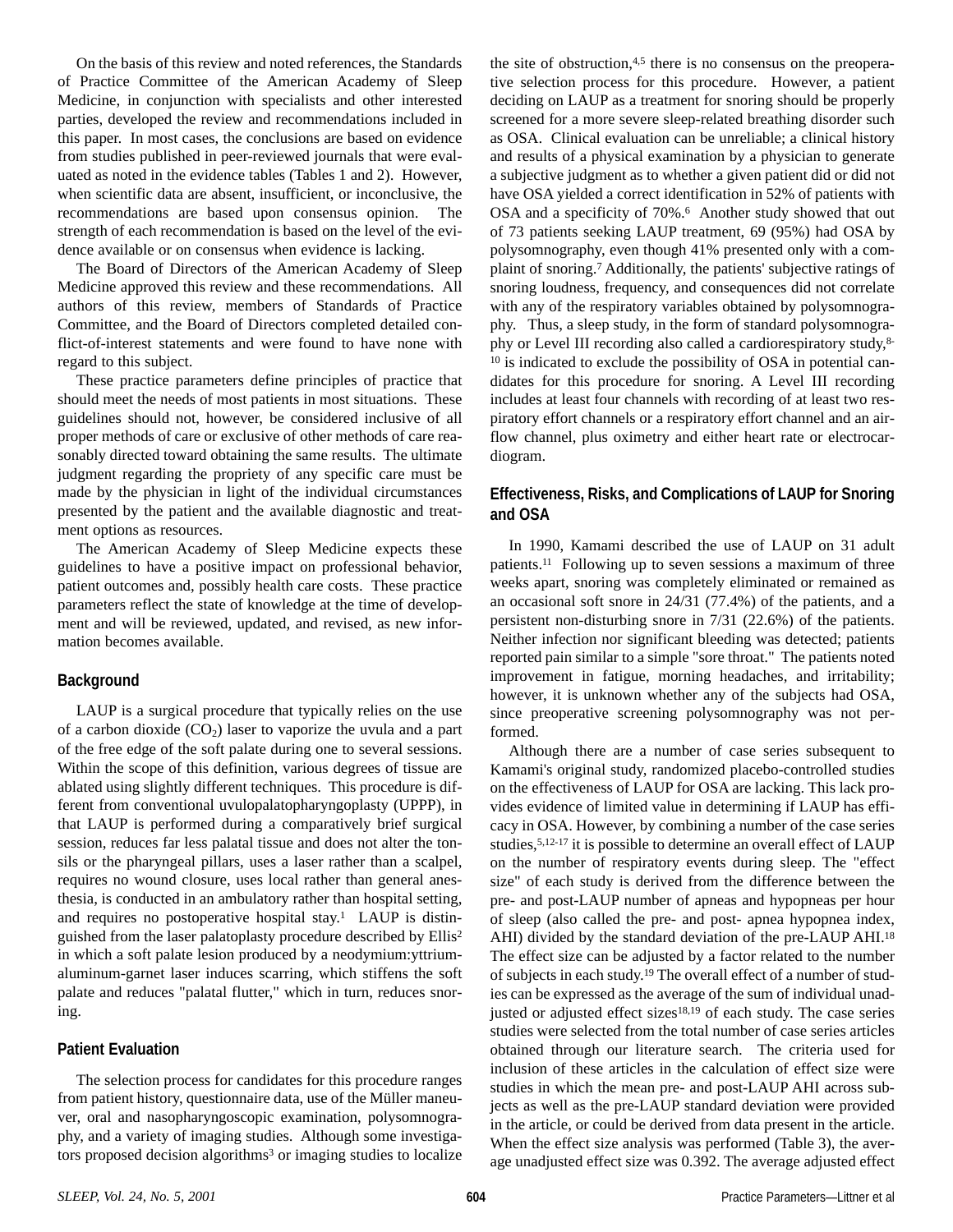size was 0.251. Because there is no comparison with placebo or with another procedure, it is difficult to determine if this effect is likely to be meaningful. However, in general, an effect size between 0.2 and 0.5 (as is the average in the LAUP studies) is considered to be in the small range.18 By comparison, an effect size between 0.5 and 0.8 is considered to be medium and greater than 0.8 is considered to be large.

The reader should be aware of the following in interpreting information on LAUP. It is not clear if the general interpretation of effect size can be applied to the specific case of LAUP. The reduction in AHI may not be clinically significant since there are few outcome measures such as sleepiness and systematic quality of life reported in the literature. Although the overall effect is a small improvement, individual patients may show no reduction or an increase in AHI.20 Apart from the near-term post-operative effects of LAUP on AHI, the long-term efficacy of LAUP on OSA is undefined. Interpretation of the effect of LAUP is based on studies that have described different surgical procedures ranging from excising comparable amounts of tissue as those removed with UPPP,<sup>21</sup> to varied and lesser excisions.<sup>22,23</sup>

As illustrated in Table 2, there are six Level III studies, representing nonrandomized controlled or concurrent cohort studies, 3,21,24-27 comparing LAUP vs. UPPP (either with or without tonsillectomy).<sup>3,21,24-27</sup> One study evaluated OSA,<sup>24</sup> one study examined snoring and OSA3 and one study examined snoring and upper airway size.26 Two of the three studies showed a decrease in AHI which because of sample size could not be compared for degree of efficacy to UPPP;3,24 the remaining study showed worsened postoperative upper airway anatomic characteristics by oral and nasopharyngoscopic examination for LAUP compared to UPPP patients.25 Four studies reported subjective postoperative improvement in snoring levels with LAUP and no significant differences in levels of improvement between LAUP vs. UPPP.3,21,26-27 However, interpretation of the results of all of the above studies is difficult given the relative lack of detailed statistical analyses of the data. As mentioned above, comparisons between studies are further limited by lack of standardization of the procedure.

Lastly, the long-term effectiveness of LAUP on treatment of snoring has not been convincingly established. Two separate studies found snoring improvement of 89.6% and 90%, in patients assessed between one and eight years and at five years following LAUP.28,29 Less satisfactory results were found in a study that showed snoring improvement was reduced to 62.2% beyond two years.14 Another study found that 22% of patients had recurrence of snoring between 18 and 24 months following LAUP, with an overall success rate of 55% at 24 months,<sup>30</sup> and a separate study found snoring improvement in 43% of patients, with 21% showing no improvement and 36% showed significant deterioration on sleep studies performed 3 to 24 (mean=7) months postoperatively.<sup>31</sup> Following an average post-LAUP duration of four years, another study found that 51.6% of patients reported that their snoring was eliminated.13 As mentioned , the long-term efficacy on LAUP on OSA is not defined but should be considered problematic in view of the inconsistent findings on the long-term efficacy of LAUP on snoring.

There are data to suggest that the pain levels associated with LAUP may be comparable to those of UPPP. One study showed no difference between the average pain scores for the first (typically the most painful) LAUP stage and UPPP.26 However, the patients treated with UPPP remained in the hospital overnight and received parenteral analgesia. Another study showed similar maximum pain peaks and intensity for LAUP vs. UPPP, with comparable mean durations of the pain period of 13.76 and 11.80 days, respectively.3 Similar results were reported in a separate study, which found comparable mean durations of the pain period for LAUP (13.8 days) vs. UPPP (14.3 days).32

Besides pain, the most commonly reported side effects from LAUP appear to be transient velopharyngeal insufficiency, minor bleeding, local infection, globus sensation, and minor dysphonia and dysphagia.33,34 Based on the literature review, the most common side effects with their reported frequency of occurrence are listed in Table 6. In 27% of LAUP patients, either persistent dysphagia<sup>35</sup> or mild or moderate scar fibrosis<sup>24</sup> have been observed. Postoperative swelling may compromise an already marginal upper airway; use of narcotics or sedatives may further complicate this problem. Alcohol should be avoided because of its adverse effects on upper airway muscle tone and closing pressures in snorers.<sup>36</sup> The smoke plume from lasers can create a biological and chemical hazard for the patient and surgical team; however, an efficient smoke evacuator used during LAUP can obviate this hazard.37

There is also evidence to indicate that LAUP may result in a diminished velopharyngeal air space and decreased distensibility.25 This study suggests that these structural modifications of the upper airway may decrease airway resistance, resulting in further narrowing during inspiration and collapse of the upper airway at the level of the tongue base, and consequent OSA. These results, from an anatomical perspective, indicate that LAUP may have a worse outcome than UPPP. A separate study examining LAUP patients between 48 and 72 hours after LAUP found worsening of the AHI, with a significant decrement in the cross-sectional area of the airway by videoendoscopy.20 A study examining histopathologic changes of the soft palate after LAUP found extensive thermal-induced changes including diffuse fibrosis, oral epithelia ulceration, and a patchy inflammatory reaction, which the authors speculate may be responsible for worsening of OSA.38

The selection process for candidates for LAUP or the anatomic, histopathologic, and physiologic effects of this procedure have not been well characterized, and there is a lack of understanding of its consequences on pathologic respiration and its long-term effectiveness. In general, since insufficient data exists on the effectiveness and risks of LAUP, patients who elect to undergo this procedure as a treatment for snoring should have appropriate preoperative evaluation including screening for OSA, and should have close postoperative follow-up to monitor the patient for possible complications of this procedure.

#### **CONCLUSIONS AND RECOMMENDATIONS**

The following recommendations of the Standards of Practice Committee and the Board of Directors of the American Academy of Sleep Medicine are similar to those published in its last report in 1994, since adequate controlled studies on the LAUP procedure were not found in peer-reviewed journals. The classification of evidence was adapted from the suggestions of Sackett<sup>39</sup> (Table 4). Recommendations are given as standards, guidelines, and options, as defined in Table 5.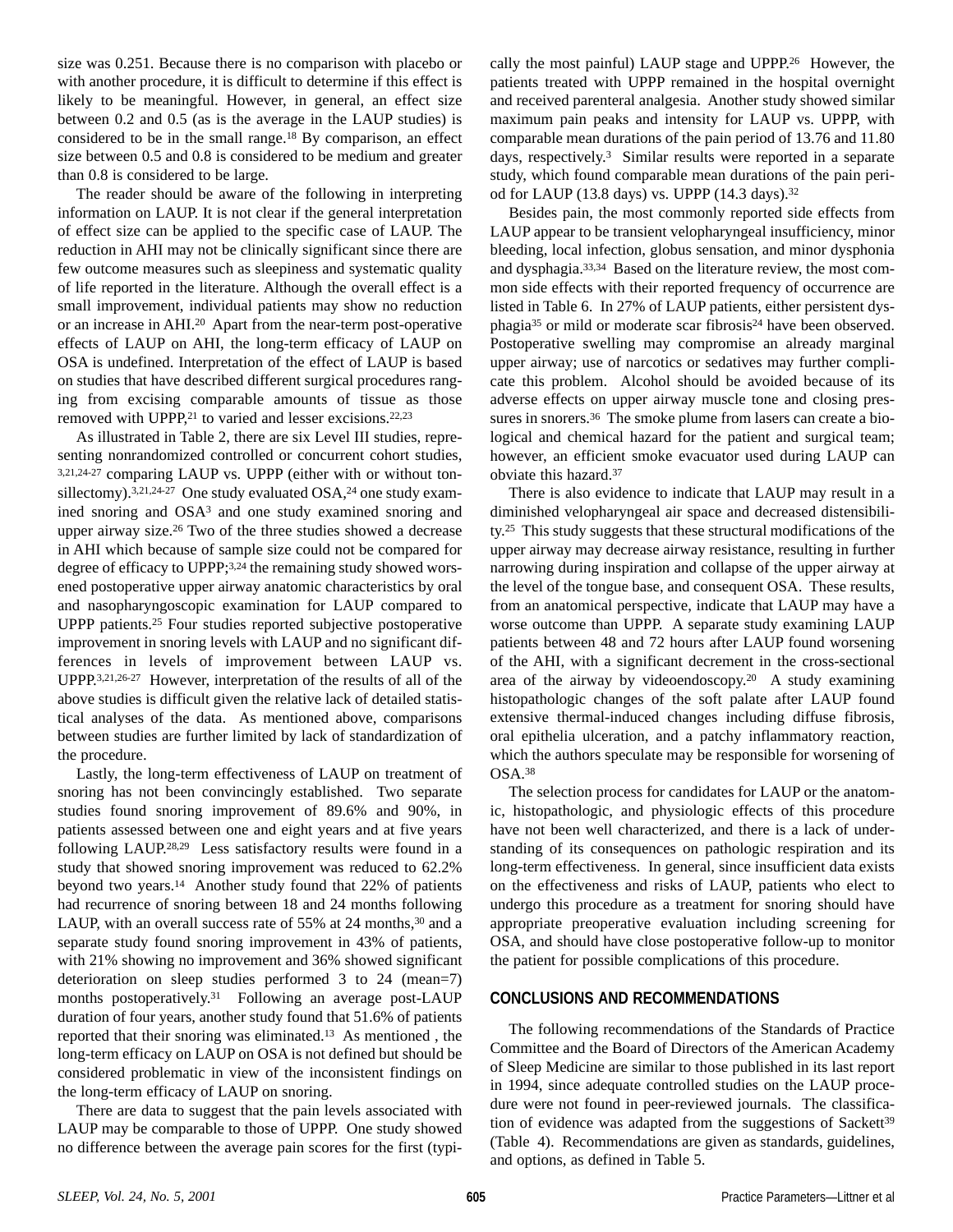#### **1. LAUP is not recommended for the treatment of the sleep-related breathing disorders including obstructive sleep apnea. (Guideline)**

There is insufficient evidence to recommend LAUP for the treatment of the obstructive sleep apnea syndrome. The Level V, Grade C evidence from seven articles<sup>5,12-17</sup> indicates that LAUP provides a small overall decrease in AHI in a group of patients, that preoperative prediction strategies for selecting patients who respond have not been developed, that some patients may have an increase in AHI, and that there is insufficient information on other outcome measures or long-term efficacy. Therefore, we do not recommend LAUP for the treatment of obstructive sleep apnea. This recommendation is similar to a recommendation of the previous practice parameter paper.<sup>1</sup>

# **2. LAUP is not recommended as a substitute for UPPP in the treatment of sleep-related breathing disorders including obstructive sleep apnea. (Guideline)**

There are three studies with Level III, Grade C evidence3,24,25 on comparison including measurement of AHI or airway size. When considered in conjunction with the small effect size of LAUP on AHI, these studies provide insufficient evidence to indicate that LAUP is an acceptable substitute for UPPP with respect to either effectiveness or side effect profiles as a treatment for OSA. This is a new recommendation.

# **3. LAUP appears comparable to UPPP in relieving subjective snoring. (Guideline)**

There are 4 Level III, Grade C studies that compare LAUP to UPPP for snoring. These studies suggest that LAUP can reduce snoring measured by subjective criteria to a similar degree as UPPP. This is a new recommendation.

**4. Surgical candidates for LAUP as a treatment for snoring should undergo a preoperative clinical evaluation and a polysomnographic or a cardiorespiratory study8-10 to determine if the candidate has a sleepdisordered breathing disorder including obstructive sleep apnea. (Standard)**

**Since snoring is a primary diagnostic symptom, patients who undergo LAUP should be informed of the need for periodic evaluation for subsequent development of obstructive sleep apnea even if the procedure reduces or eliminates snoring. (Standard)**

These recommendations are based on information regarding the natural course of OSA. Snoring may predate onset of OSA, as well as other symptoms of OSA such as excessive daytime sleepiness.<sup>40</sup> Although snoring is neither necessary nor sufficient for the diagnosis of a sleep-related breathing disorder, it is frequently an

associated symptom. It is estimated that the occurrence of obstructive sleep apnea ranges from 25% to as high as 95% in snorers.8,9 In one study reviewing patients seeking LAUP treatment specifically for snoring, 95% had OSA by polysomnography.<sup>5</sup> The presence of other risk factors for sleep apnea such as obesity and age, as well as other associated symptoms such as daytime sleepiness and witnessed breathing pauses, increase the risk for concomitant sleep apnea. Given the life-threatening conditions (e.g., myocardial infarction, cardiac failure, stroke) associated with sleep-related breathing disorders and the increased risk for motor-vehicle or industrial accidents secondary to the daytime sleepiness related to sleep-disordered breathing, it is prudent to test for these disorders. Patients who elect to undergo LAUP for the treatment of snoring may also be at risk of incurring a delay in the diagnosis of OSA because snoring may be reduced or eliminated by LAUP. Thus, after LAUP for treatment of snoring, the patient should be notified regarding the possibility of developing OSA, and should be monitored for the occurrence of this disorder. These recommendations are similar to recommendations of the previous practice parameter paper.<sup>1</sup>

# **5. The need for medications that affect respiration during the perioperative period should be assessed during the preoperative clinical evaluation (Standard).**

This recommendation is based on consensus of the SPC. the perioperative use of narcotics may pose risks for patients who have undergone LAUP operations; therefore, the need for these medications should be carefully assessed during the preoperative clinical evaluation. Careful clinical judgment should be used when prescribing other pain medications, sedatives, sleeping pills and alcohol during the perioperative period. The rationale is that these medications may blunt respiratory drive. This is especially important since postoperative swelling may reduce the caliber of an already narrowed airway. Alternatives, such as oral or topical non-narcotic pain medications during the perioperative periods, should be used whenever possible, and hypnotics and alcohol should be avoided because of their deleterious effects on upper airway tone. This recommendation is similar to a recommendation of the previous practice parameter paper.<sup>1</sup>

# **6. Patients should be informed of the risks and complications of LAUP. (Standard)**

There are studies specifically evaluating the risks and complications of LAUP (Table 6). Any patient electing to undergo LAUP for treatment of snoring should be informed of the potential risks and complications of this procedure. This recommendation is based on the documented risks of LAUP and SPC consensus and is similar to a recommendation of the previous practice parameter paper.<sup>1</sup>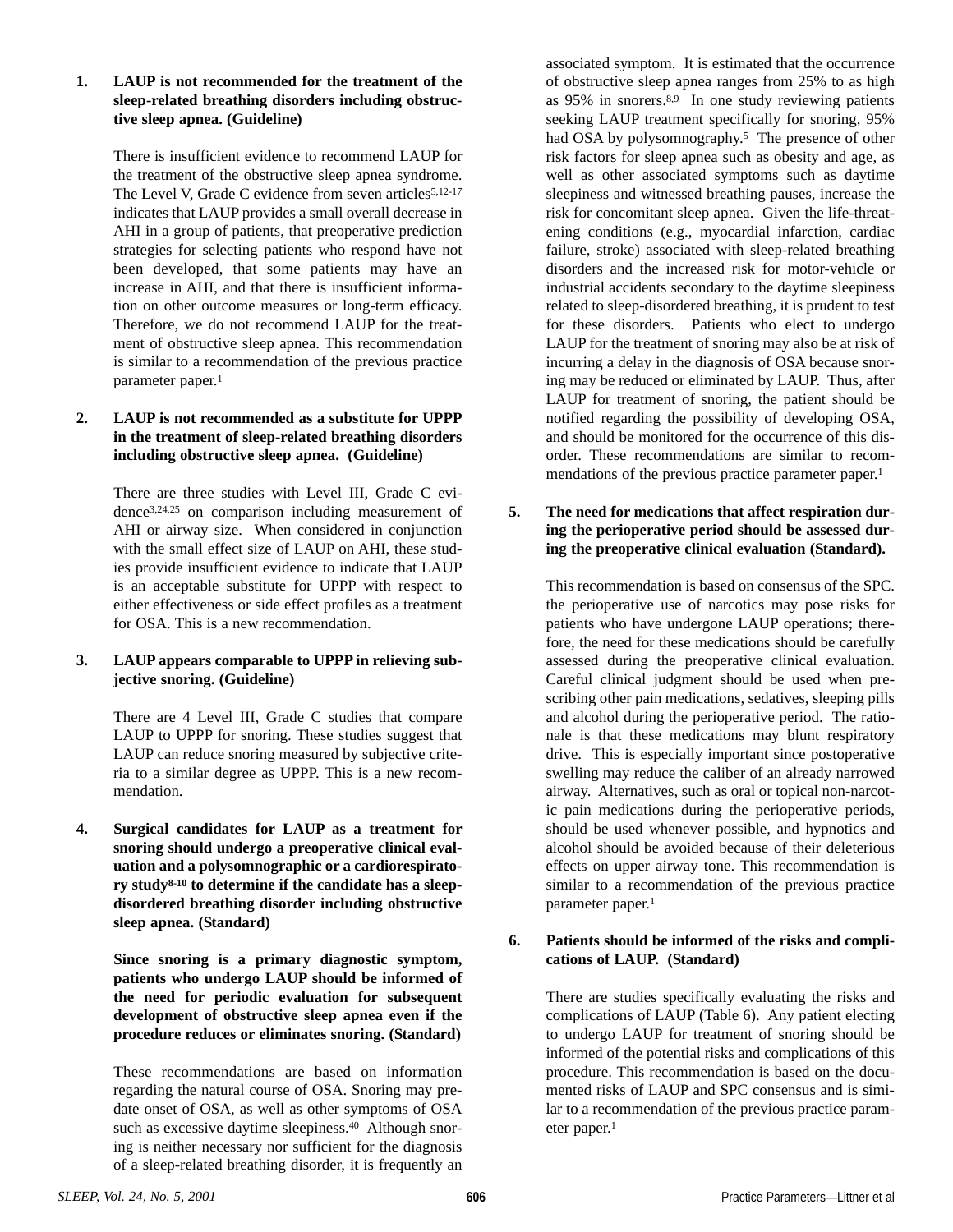#### **RECOMMENDATIONS FOR FUTURE RESEARCH**

Investigations to identify the best treatment for snoring or OSA should include well-powered, multicenter clinical trials using randomized study designs with an appropriate endpoint or outcome. The use of objective measures for evaluating outcomes and sham or sub-therapeutic controls is encouraged. Future studies should provide LAUP definitions, long-term effectiveness data, cost-benefit analyses, direct comparison between different treatments, and the impact of treatment on quality of life.

#### **REFERENCES**

1. Standards of Practice Committee of the American Sleep Disorders Association. Practice parameters for the use of laser-assisted uvulopalatoplasty. Sleep 1994;17(8):744-8.

2. Ellis PDB, Fowcs-Williams JE, Shneerson JM. Surgical relief of snoring due to palatal flutter. Ann R Coll Surg 1993;75:286-90.

3. Remacle M, Betsch C, Lawson B, Jamart J, Eloy P. A new technique for laser-assisted uvulopalatoplasty: decision-tree analysis and results. Laryngoscope 1999;109:763-8.

4. Tsushima U, Antila J, Laurikainen E, Svedström E, Polo O, Kormano M. Digital fluoroscopy before and after laser uvulopalatopharyngoplasty in obstructive sleep apnea. Acta Radiologica 1997;38:214-21.

5. Skatvedt O, Akre H, Godtlibsen OB. Continuous pressure measurements in the evaluation of patients for laser assisted uvulopalatoplasty. Eur Arch Ororhinolaryngol 1996;253:390-4.

6. Viner S, Szalai JP, Hoffstein V. Are history and physical examination a good screening test for sleep apnea? Ann Int Med 1991;115:356-9.

7. Khosh M, Keidar A, Zammit GK, Krespi YP. Self-reported symptoms and polysomnographic findings in laser-assisted uvulopalatoplasty candidates. Otolaryngol Head Neck Surg 1994;43 (Abstract).

8. Ferber R, Millman R, Coppola M, Fleetham J, Murray CF, Iber C, McCall V, Nino-Murcia G, Pressman M, Sanders M, Strohl K, Votteri B, Williams A. Portable recording in the assessment of obstructive sleep apnea. Sleep 1994;17(4):378-92.

9. Standards of Practice Committee of the American Sleep Disorders Association. Practice parameters for the use of portable recording in the assessment of obstructive sleep apnea. Sleep 1994;17(4):372-7.

10. Indications for Polysomnography Task Force, American Sleep Disorders Association Standards of Practice Committee. Practice Parameters for the Indications for Polysomnography and Related Procedures. Sleep 1997;20:406-422.

11. Kamami Y-V. Laser CO2 for snoring. Preliminary results. Acta Oto-Rhino-Laryngologica Belg 1990;44:451-6.

12. Ryan CF, Love LL. Unpredictable results of laser assisted uvulopalatoplasty in the treatment of obstructive sleep apnoea. Thorax 2000;55:399-404.

13. Walker RP, Garrity T, Gopalsami C. Early polysomnographic findings and long-term subjective results in sleep apnea patients treated with laser-assisted uvulopalatoplasty. Laryngoscope 1999;109:1438-41.

14. Mickelson SA, Ahuja A. Short-term objective and long-term subjective results of laser-assisted uvulopalatoplasty for obstructive sleep apnea. Laryngoscope 1999;109:362-7.

15. Walker RP, Grigg-Damberger MM, Gopalsami C. Laser-assisted uvulopalatoplasty for the treatment of mild, moderate, and severe obstructive sleep apnea. Laryngoscope 1999,109:79-85.

16. Utley DS, Shin EJ, Clerk AA, Terris DJ. A cost-effective and rational surgical approach to patients with snoring, upper airway resistance syndrome, or obstructive sleep apnea syndrome. Laryngoscope 1997;107:726-34.

17. Walker RP, Grigg-Damberger MM, Gopalsami C, Totten MC. Laserassisted uvulopalatoplasty for snoring and obstructive sleep apnea: results in 170 patients. Laryngoscope 1995;105:938-43.

18. Fredric M.Wolf. Meta-Analysis: quantitative Methods for Research

Synthesis. Sage Publications, 1986.

19. Petitti Diana B. Meta-analysis, decision analysis, and cost-effectiveness. Oxford University Press, 1994.

20. Terris DJ, Clerk AA, Norbash AM, Troell RJ. Characterization of postoperative edema following laser-assisted uvulopalatoplasty using MRI and polysomnography: implications for the outpatient treatment of obstructive sleep apnea syndrome. Laryngoscope 1996;106:124-8.

21. Carenfelt C. Laser uvulopalatoplasty in treatment of habitual snoring. Ann Otol Rhinol Laryngol 1991; 100:451-4.

22. Krespi YP, Keidar A, Khosh MM, Pearlman SJ, Zammit G. The efficacy of laser assisted uvulopalatopharyngoplasty in the management of obstructive sleep apnea and upper airway resistance syndrome. Op Tech Otolaryngol Head Neck Surg 1994;5:235-43.

23. Dickson RI, Mintz Dr. One-stage laser assisted uvulopalatoplasty. J Otolaryngol 1996;25:155-61.

24. Walker RP, Grigg-Damberger MM, Gopalsami C. Uvulopalatopharyngoplasty versus laser-assisted uvulopalatoplasty for the treatment of obstructive sleep apnea. Laryngoscope 1997;107:76- 82.

25. Finkelstein Y, Shapiro-Feinberg M, Stein G, Ophir D. Uvulopalatopharyngoplasty vs. laser-assisted uvulopalatoplasty. Arch Otolaryngol Head Neck Surg 1997;123:265-76.

26. Maw J. Uvulopalatopharyngoplasty versus laser-assisted uvulopalatopharyngoplasty in the treatment of snoring. J Otolaryngol 1997;26(4):232-5.

27. Wennmo C, Olsson P, Flisberg K, Paulsson B, Luttrup S. Treatment of snoring—with and without carbon dioxide laser. Acta Otolaryngol (Stockh) 1992;Suppl 492:152-5.

28. Hagert B, Wahren LK, Wikblad K, Ödkvist L. Patients' and cohabitants' reports on snoring and daytime sleepiness, 1-8 years after surgical treatment of snoring. ORL 1999;61:19-24.

29. Coleman JA. Laser-assisted uvulopalatoplasty: long-term results with a treatment for snoring. ENT Journal 1998;77(1):23-34.

30. Wareing MJ, Callanan VP, Mitchell DB. Laser assisted uvulopalatoplasty: six and eighteen month results. J Laryngol Otol 1998;112:639-41.

31. Finkelstein Y, Ophir D. One-stage laser-assisted uvulopalatoplasty [letter to the editor]. J Otolaryngol 1997;26(2):147.

32. Troell RJ, Powell NB, Riley RW, Li KK, Guilleminault C. Comparison of postoperative pain between laser-assisted uvulopalatoplasty, uvulopalatopharyngoplasty, and radiofrequency volumetric tissue reduction of the palate. Otolaryngol Head Neck Surg 2000;122:402-9.

33. Walker RP, Gopalsami C. Laser-assisted uvulopalatoplasty: postoperative complications. Laryngoscope 1996;106:834-8.

34. Pinczower EF. Globus sensation after laser-assisted uvuloplasty. Am J Otolaryngol 1998;19(2):107-8.

35. Esberg A, Levring-Jäghagen E, Dahlström M, Dahlqvist Å. Persistent dysphagia after laser uvulopalatoplasty. Acta Otolaryngol (Stockh) 1998;118:870-4.

36. Issa FG, Sullivan CE. Upper airway closing pressures in snorers. J Appl Physiol 1984;57(2):528-35.

37. Baggish MS, Elbakry M. The effects of laser smoke on the lungs of rats. Am J Obstet Gynecol 1987;156(5):1260-5.

38. Berger G, Finkelstein Y, Ophir D. Histopathologic changes of the soft palate after laser-assisted uvulopalatoplasty. Arch Otolaryngl Head Neck Surg 1999;125:786-90.

39. Sackett D. Rules of evidence and clinical recommendation. Can J Cardiol 1993;9:487-9.

40. Kales A, Cadieux RJ, Bixler EO, Soldatos CR, Vela-Bueno A, Misoul CA, Locke TW. Severe obstructive sleep apnea-I: Onset, clinical course, and characteristics. J Chronic Dis 1985;38(5):419-25.

41. Eddy DM, eds. A manual for assessing health practices and designing practice policies: The explicit approach. Philadelphia, PA: American College of Physicians, 1992.

42. Pinczower EF. Globus sensation after laser-assisted uvulopalatoplasty. Am J Otolaryngol 1998;19(2):107-8.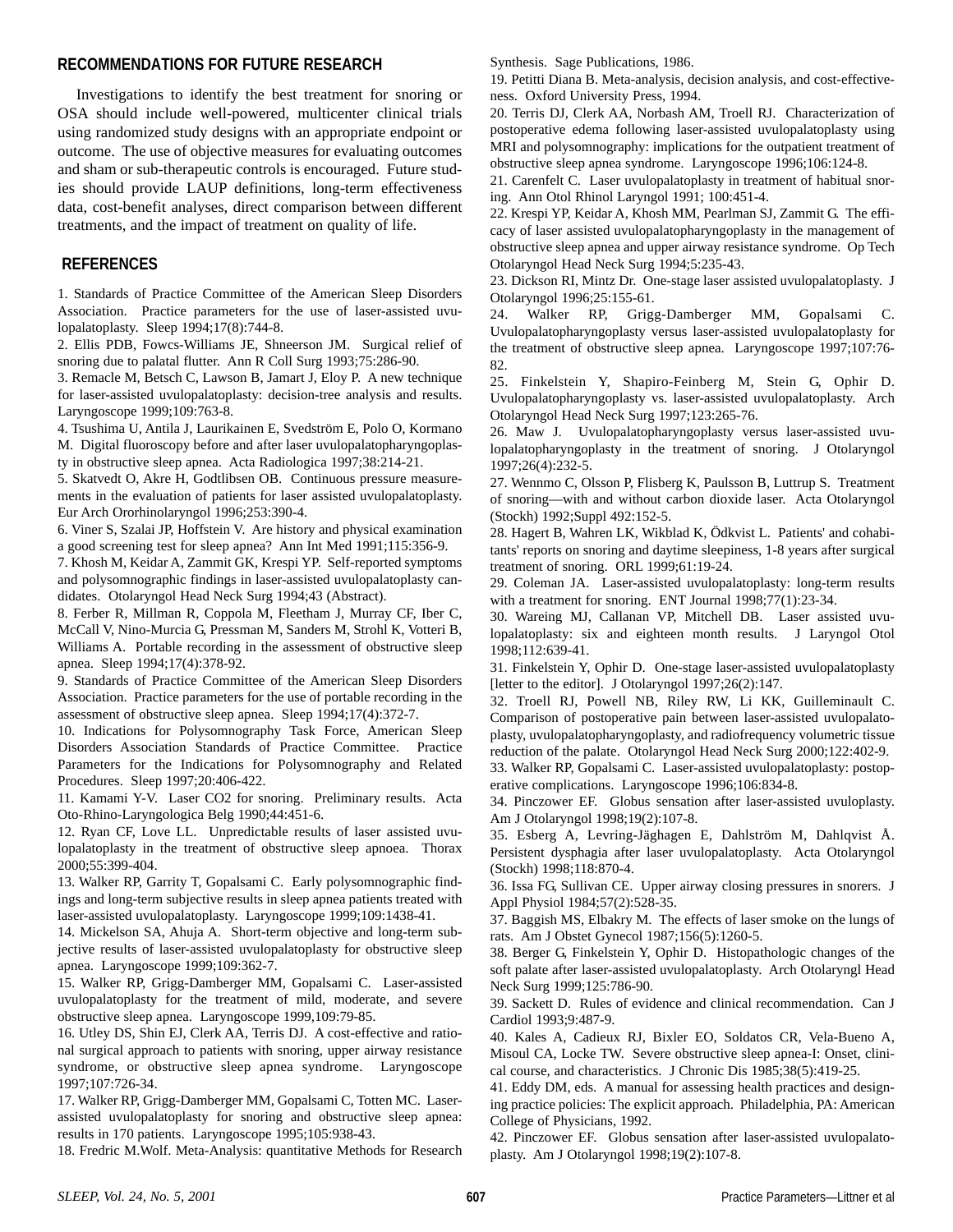43. Cheng D, Weng J, Yang P-W. Carbon dioxide laser surgery for snoring: results in 192 patients. Otolaryngol Head Neck Surg 1998;118:486- 9.

44. O'Reilly BF, Simpson DC. A comparison of conservative, radical and laser palatal surgery for snoring. J R Coll Surg Edinb 1998;43:194- 5.

45. Isberg A, Levring-Jäghagen E, Dahlström M, Dahlqvist Å. Persistent dysphagia after laser uvulopalatoplasty. Acta Otolaryngol (Stockh) 1998;118:870-4.

46. Ingrams DR, Spraggs PDR, Pringle MB, Croft CB. CO2 laser palatoplasty: early results. J Laryngol Otol 1996;110:754-6.

47. Wareing M, Mitchell D. Laser-assisted uvulopalatoplasty: an assessment of a technique. J Laryngol Otol 1996;110:232-6.

48. Pribtikin EA, Schutte SL, Keane WM, Mao V, Cater JR, Doghramji K, Youakim JM, Rosen MR, Breuninger W. Efficacy of laser-assisted uvulopalatoplasty in obstructive sleep apnea. Ototlaryngol Head Neck Surg 1998;119:643-7.

49. Kotecha B, Paun S, Leong P, Croft CB. Laser assisted uvulopalatoplasty: an objective evaluation of the technique and results. Clin Otolaryngol 1998;23:354-9.

50. Skatvedt O. Laser-assisted uvulopalatoplasty: description of the technique and pre- and postoperative evaluation of subjective symptoms. ORL 1996;58:243-7.

51. Gnuechtel MM, Keyser JS, Greinwald, JR., JH, Postma GN. Electrocautery versus carbon dioxide laser for uvulopalatoplasty in the treatment of snoring. Laryngoscope 1997;107:848-54.

52. Krespi YP, Khosh MM. The efficacy of laser-assisted uvulopalatoplasty in the management of obstructive sleep apnea. In Krespi YP, ed., Office-based surgery of the head and neck. Philadelphia, PA: Lippincott-Raven, 1998:129-140.

53. Kamami Y-V. Outpatient treatment of sleep apnea syndrome with CO2 laser: laser-assisted UPPP. J Otolarynogol 1994;23:395-8.

54. Coleman J, Rathfoot MC. Oropharyngeal surgery in the management of upper airway obstruction during sleep. Otolaryngologic Clin N Amer 1999;32(2):263-76.

55. Ikeda K, Oshima T, Tanno N, Ogura M, Shimomura A, Suzuki H, Takasaka T. Laser-assisted uvulopalatoplasty for habitual snoring without sleep apnea: outcome and complications. ORL 1997;59:45-9.

56. Kamami Y-V. Outpatient treatment of snoring with CO2 laser: laserassisted UPPP. J Otolaryngol 1994;23:391-4.

57. Carenfelt C, Haraldsson PO. Frequency of complications after uvulopalatopharygoplasty. [letter to the editor] Lancet 1993; 341(8842):437.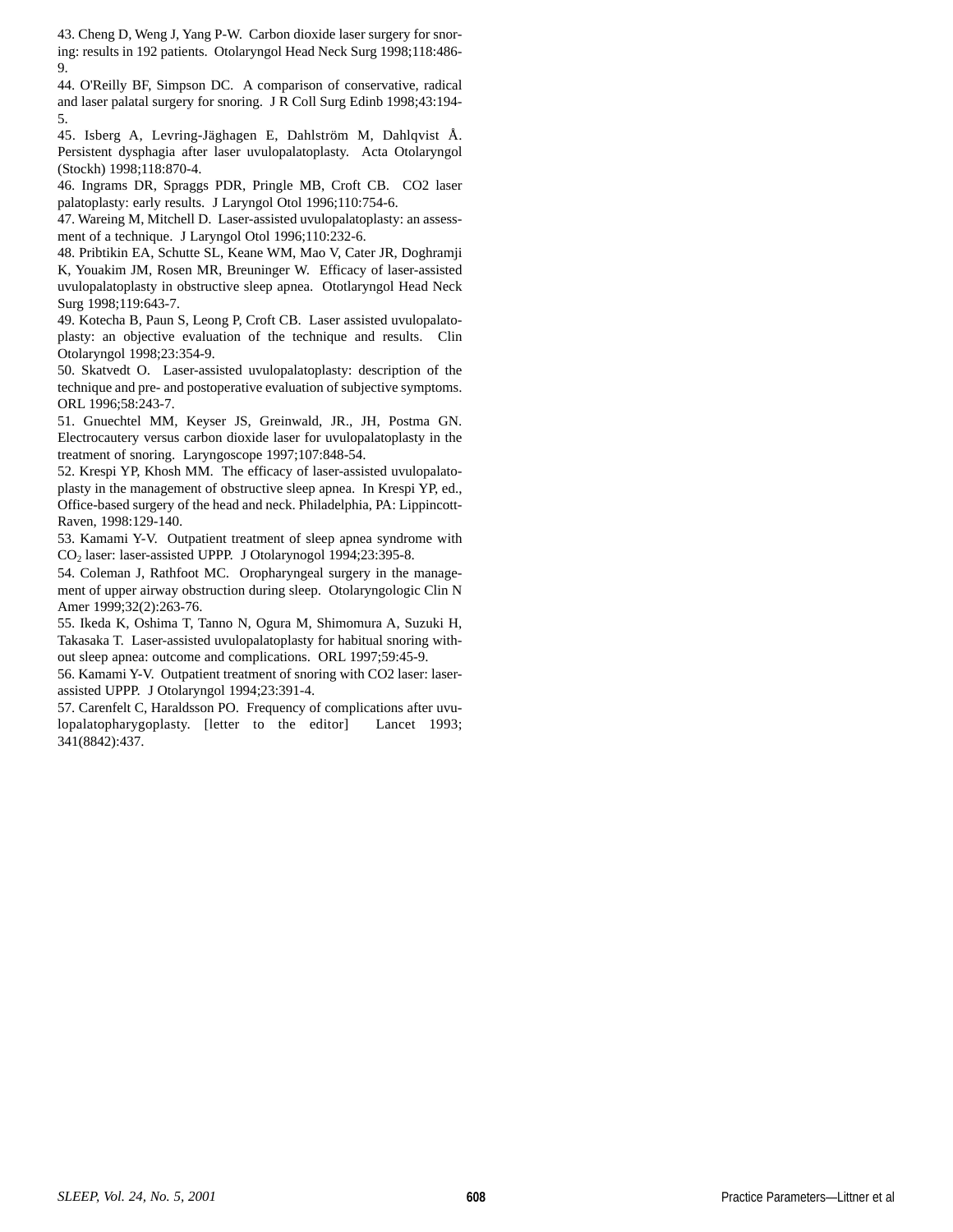| Finkelstein<br>Level $III$ -C<br>යි                                                                                                             | Level $\rm III$ -C<br><b>Walker</b><br>$\mathcal{Q}$                                                                                                                                                                              | Level $\rm{III}$ -C<br>$\circledcirc$<br>Remacle                                                                                                                                                                                                                                                                                                                 | with AHI<br><b>Reference/</b><br><b>Evidence</b><br>Level                                                                                                                                                                                                                                                                                                                                              |
|-------------------------------------------------------------------------------------------------------------------------------------------------|-----------------------------------------------------------------------------------------------------------------------------------------------------------------------------------------------------------------------------------|------------------------------------------------------------------------------------------------------------------------------------------------------------------------------------------------------------------------------------------------------------------------------------------------------------------------------------------------------------------|--------------------------------------------------------------------------------------------------------------------------------------------------------------------------------------------------------------------------------------------------------------------------------------------------------------------------------------------------------------------------------------------------------|
| <b>NRan</b>                                                                                                                                     | <b>MRan</b>                                                                                                                                                                                                                       | cohort study<br>concurrent<br><b>NRAn</b>                                                                                                                                                                                                                                                                                                                        | <b>Design</b><br>Study                                                                                                                                                                                                                                                                                                                                                                                 |
| <b>First 100/174</b><br>incision comparable to<br>T4/174 had LAUP<br>had UPPP, remaining<br>consecutive patients<br>UPPP with<br>first 3474 had | surgery (25/41);<br>more LAUP<br>postop PSG after 3 mo<br>included tonsillectomy<br>procedures; UPP<br>LAUP vs. UPPP; 1 or<br>$(32/41)$ and nasal                                                                                 | postop PSG after 6 mo<br>thickened velum;<br>tonsils and long or<br>hypertrophic palatine<br>LAUP or UPPP if AHI<br>decisional algorithm:<br>fails CPAP; UPPP if<br>LAUP vs. UPPP;<br>c40 or if AHI >40 and                                                                                                                                                      | uvulopalatopharyngoplasty; VPI, velopharyngeal insufficiency; PSG, polysomnography; AHI, apnea/hypopnea index; RDI, respiratory disturbance index which is interchangeable<br>LAUP, laser-assisted uvulopalatoplasty; DVT, deep venous thrombosis; NPO, nocturnal pulse oximetry; NRan, nonrandomized; Ran, randomized; *, significant difference; UPPP,<br>Procedure; Number of<br>Sessions; Protocol |
| š,<br>Snoring:<br>DSd Aq<br>negative for OSA<br><b>PSG with RDI</b><br>OSA defined as                                                           | SO(25)<br>OSA: PSG with                                                                                                                                                                                                           | <b>PSG</b><br>NPO; if positive<br>OSA: screening<br>Snoring: patient<br>history                                                                                                                                                                                                                                                                                  | Diagnostic<br><b>Criteria</b>                                                                                                                                                                                                                                                                                                                                                                          |
| (Apro<br>snoring<br>71 y / 157M,<br>N=174/22-<br>heavy<br>17F (16 with                                                                          | S<br>mean = $45.7$<br>40M, IF/<br>y; 41 UPPP /<br>mean = $53.6$<br>31M, 7F/<br>completed<br>N=167, 79<br>$38L$ AUP                                                                                                                | snoring, 15<br>habitual<br>surgery for<br>completed<br>N=89/23-<br>for OSA)<br>$p$ ey $(63)$<br><b>T7 y / 70M,</b><br>19F; 78                                                                                                                                                                                                                                    | Sample Size<br>/ Age / Sex<br>of Subjects                                                                                                                                                                                                                                                                                                                                                              |
| examination<br>goscopic<br>soft palate;<br>photographs of<br>nasopharyn-<br>Intraoral<br>peroral and                                            | reduction in<br><b>PSG: &gt;50% RDI</b><br>preop PSG<br>postop PSG vs.                                                                                                                                                            | change in AHI<br>stage (≥10 and<br>of 2 criteria met;<br>sat; improved, 1<br>desat of mean O <sub>2</sub><br>night and <5% of<br>NPO: normal,<br>stage<br>$\geq$ 40); failure, no<br>at least 1 AHI<br>PSG: normal, AHI<br>$-20$ , $\geq$ 20 and $\leq 40$ ,<br>AHI decreased by<br>$< 10$ ; improved,<br><90% in <1% of<br>Questionnaires<br>failure, no change | Measures<br>Outcome                                                                                                                                                                                                                                                                                                                                                                                    |
| None reported                                                                                                                                   | candidiasis; 1/38<br>DVT<br>temp VPI; 1/41<br>temp VPI<br>LAUP: 2/38<br>lower extremity<br>bleeding; 3/41<br>UPPP: 2/41<br>bleeding; 2/38 oral                                                                                    | dysphagia; I case<br>case severe<br>dysphonia x 1y; 1<br>dysphonia x 1 y<br>nasal regurgitation;<br>20% minor<br>minor bleeding<br>LAUP: 6% minor<br>UPPP: 20% temp                                                                                                                                                                                              | <b>Adverse Effects</b>                                                                                                                                                                                                                                                                                                                                                                                 |
| space and<br>decreased<br>scarring, resulting<br>circumferential<br>uppp*<br>in decreased<br>velopharyngeal air<br>LAUP:                        | change: 83.3 to<br>reduction: 30.3 to<br>Postop RDI<br>reduction: 18/38<br>Postop RDI >50%<br>81.6%; LAUP;<br>Postop min O <sub>2</sub><br>to 25.5 UPPP*<br>22.2 LAUP*; 52.1<br>$72.8 \text{ to } 80.9\%$<br>प्रथा<br>LAUP; 21/41 | satisfaction on 0-10<br>sig difference in<br>questionnaires, no<br>no sig difference in<br>failures, 7 refused<br>improved, 2<br>normal, 2<br>PSG: postop 4<br>improved, 1 failure,<br>normal, 5<br>8.60, resp)<br>scale (7.68 vs.<br>duration by<br>pain level or<br>LAUP vs. UPPP:<br>NPO: postop 8<br>I retused                                               | Conclusions                                                                                                                                                                                                                                                                                                                                                                                            |
|                                                                                                                                                 |                                                                                                                                                                                                                                   | dropout rate<br>Significant<br><b>PSG</b><br>tollow-up<br>tor return PSG<br>(7/15 refused                                                                                                                                                                                                                                                                        | <b>Comments</b>                                                                                                                                                                                                                                                                                                                                                                                        |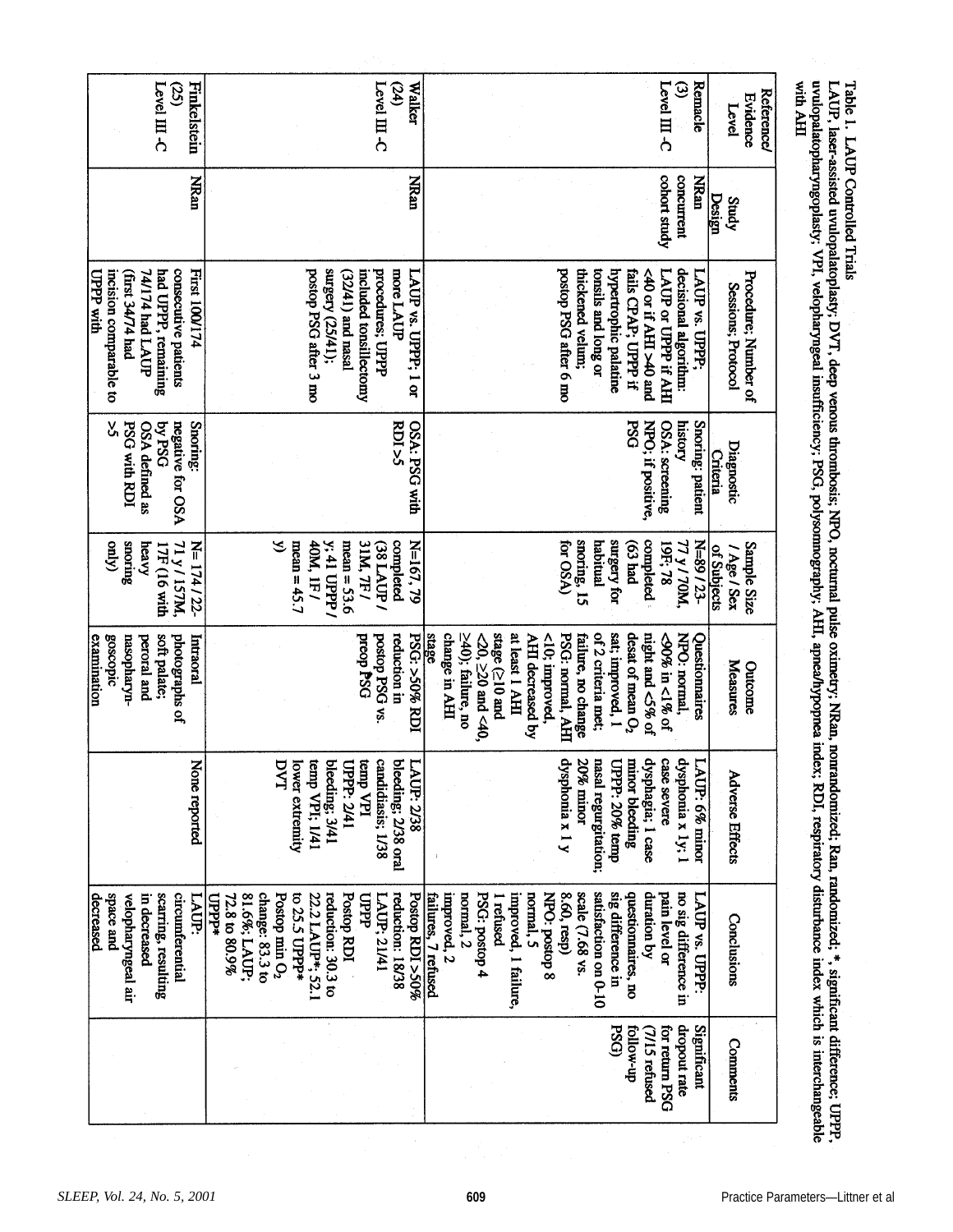| Wennmo<br>$\mathsf{Level}\,\Pi$ -C<br>$\mathcal{D}$                                                                                                                                                 | Maw<br>Level $III$ -C<br>$\mathfrak{D}$                                                                                                                                                                                                                                                                                                                                                                                                                                     | <b>Reference/</b><br><b>Evidence</b><br>Level |
|-----------------------------------------------------------------------------------------------------------------------------------------------------------------------------------------------------|-----------------------------------------------------------------------------------------------------------------------------------------------------------------------------------------------------------------------------------------------------------------------------------------------------------------------------------------------------------------------------------------------------------------------------------------------------------------------------|-----------------------------------------------|
| <b>NRan</b>                                                                                                                                                                                         | NRan                                                                                                                                                                                                                                                                                                                                                                                                                                                                        | Design<br>Study                               |
| $3 \text{ mo}$ to $2 \text{ y}$<br>tonsils; follow-up from<br>were selected for small<br>in the first 2 groups<br>tonsillectomy; patients<br>UPPP with<br>LAUP vs. UPPP vs.                         | dopsod xm<br>≥50% obstruction due<br>tongue base, resp;<br>showed 75% and<br>reduced); follow-up<br>4 stages); follow-up 4<br>hypertrophy = UPPP,<br>to tonsillar<br>tonsillectomy and<br>weeks postop<br>examination up to 12<br>nasopharyngoscopic<br>intraoral photography,<br>remaining 40/74 uvula<br>Müller maneuver<br>peroral and<br>tonsillotomy;<br>on du) $d\Omega V = \%05$<br>level of soft palate and<br>≤50% obstruction at<br>UPPP; eligible if<br>LAUP vs. | Procedure; Number of<br>Sessions; Protocol    |
| questionnaire<br>Snoring:                                                                                                                                                                           | <b>PSG with AHI</b><br>questiomaire,<br>Snoring: history,<br>8                                                                                                                                                                                                                                                                                                                                                                                                              | Diagnostic<br><b>Criteria</b>                 |
| y / M:F ratio<br>tonsillectom<br>9:1:10<br>44.5 y/ M:F<br>$y/mean =$<br>$= 10.0$ ; 10<br>mean = $45.3$<br>/ M:F ratio =<br>mean = $47 y$<br>LAUP.<br>01) OS-N<br>ratio = 9:1)<br>UPPP with<br>UPPP/ | (W%E6/<br>mean $= 41 y$<br>completed<br>N=136, 129<br><b>Gddfl</b><br>/ 88% M; 29<br>mean = 50 $y$<br>(80 LAUP)                                                                                                                                                                                                                                                                                                                                                             | Sample Size<br>of Subjects<br>/ Age / Sex     |
| Questionnaire                                                                                                                                                                                       | Questionnaire                                                                                                                                                                                                                                                                                                                                                                                                                                                               | Measures<br>Outcome                           |
| oropharyngeal<br>with bleeding; 2<br>discomfort<br>with minor<br>tonsillectomy: 1<br>UPPP with                                                                                                      | bleeding<br>delayed postop<br>equivalent to<br>delayed postop<br>bleeding<br>UPPP; 3/80<br>UPPP: 1/29<br>Ľ<br>AUP: pain level                                                                                                                                                                                                                                                                                                                                               | <b>Adverse Effects</b>                        |
| Snoring: subjective<br>dnoug<br>one in the UPPP<br>with tonsillectomy<br>patients except for<br>improvement in all                                                                                  | space<br>oropharynx and<br>distensibility<br>maneuver allowed<br>complication rates.<br>scores, pain, or<br>velopharyngeal air<br>in 97% of patients.<br>Selection by Müller<br>for final snoring<br>increased<br>final snoring scores<br>$\geq$ 50% reduction in<br>no sig differences<br>LAUP vs. UPPP:<br>UPPP: enlarged                                                                                                                                                 | Conclusions                                   |
| size; selection<br>Small sample<br>bias                                                                                                                                                             |                                                                                                                                                                                                                                                                                                                                                                                                                                                                             | <b>Comments</b>                               |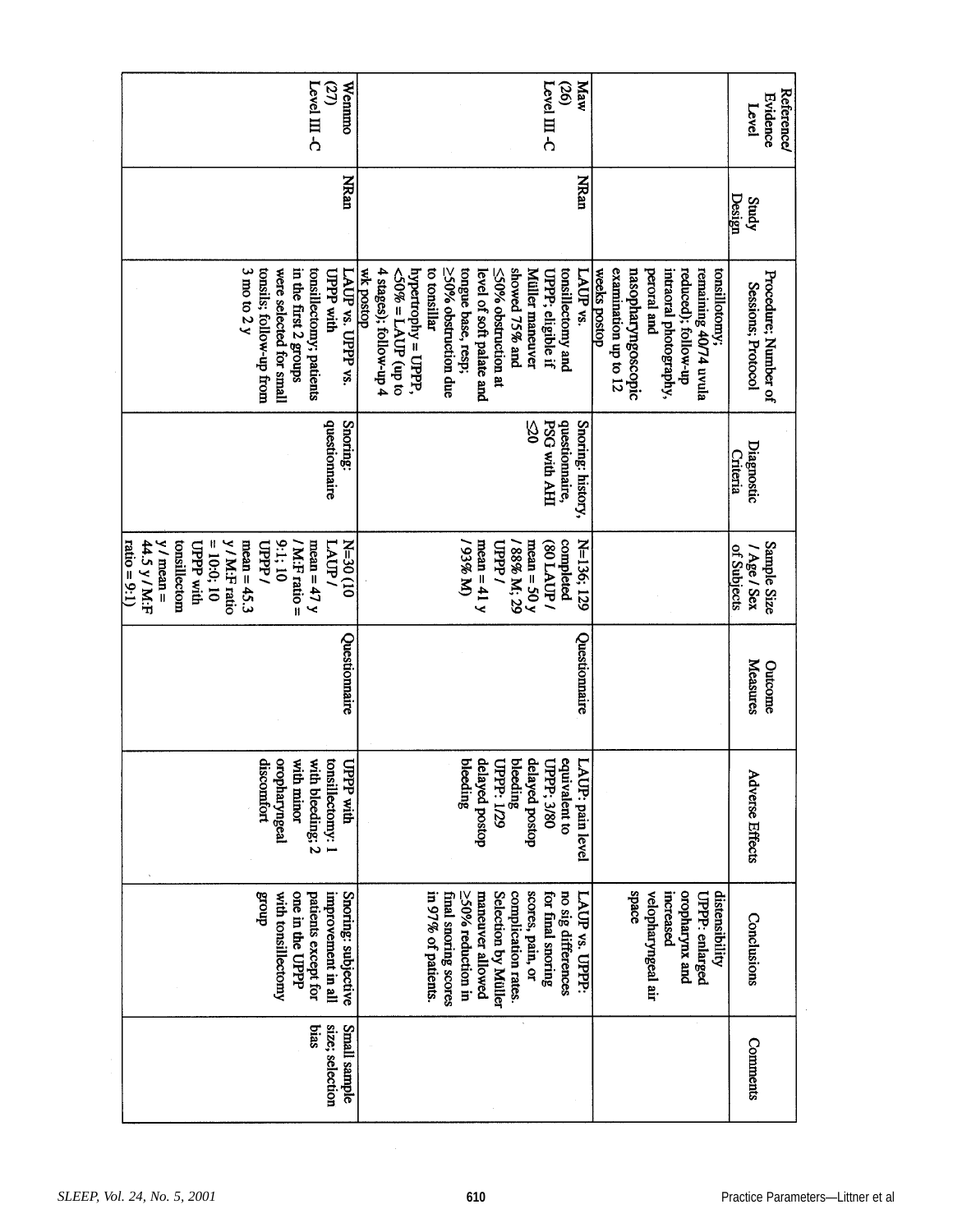|                                                                                                   |                                                                          |                                                             |                                                                                    | Level III -C<br>ØI)<br>Carenfelt                         | Reference/<br>Evidence<br>Level            |
|---------------------------------------------------------------------------------------------------|--------------------------------------------------------------------------|-------------------------------------------------------------|------------------------------------------------------------------------------------|----------------------------------------------------------|--------------------------------------------|
|                                                                                                   |                                                                          |                                                             |                                                                                    | MRan                                                     | Design<br>Study                            |
|                                                                                                   |                                                                          | dosod om $+ \epsilon$<br>for LAUP; follow-up                | additional 30<br>consecutive patients<br>37 patients for UPPP,<br>then added an    | patients for LAUP and<br>randomized 33<br>LAUP vs. UPPP; | Procedure; Number of<br>Sessions; Protocol |
|                                                                                                   | apneas >10 sec                                                           | nasal surgeries<br>performed, PSG<br><10 obstructive        | simultaneous<br>>25 mm, no<br>distance between<br>faucial tonsils                  | Snoring: snoring<br>at level of<br>velopharynx,          | Diagnostic<br><b>Criteria</b>              |
|                                                                                                   |                                                                          | 36 UPPP<br>60 LAUP;<br>tollow-up:                           | returned for<br>F: 37 UPPP<br>14% F);<br>/790-74 y/                                | $K=100(63)$<br>70 y / 18%<br>LAUP/24-                    | Sample Size<br>of Subjects<br>/ Age / Sex  |
|                                                                                                   |                                                                          |                                                             |                                                                                    | Questionnaire                                            | Measures<br>Outcome                        |
| moderate scar<br>after reoperation<br>fibrosis<br>with slight or<br>with UPPP<br>UPPP: 5 patients | aperture and nasal<br>obstruction,<br>worsened scarring<br>nasophayngeal | with narrowed<br>with scar fibrosis<br>fibrosis; 2 patients | Ñ,<br>₫<br>reflexes; 16<br>atients with slight<br>hong vomiting<br>r moderate scar | surgery due to<br>with incomplete<br>AUP: 1 patient      | <b>Adverse Effects</b>                     |
|                                                                                                   | attacks: 15/21<br>daytime sleep<br>पुर्यु<br>LAUP; 10/12                 | No habitual<br>dddl<br>LAUP; 33/36                          | from family: 56/60<br>Without complaints<br>යු<br>පි<br>LAUP; 32/36                | snoring<br>elimination: 51/60<br>Total or near-total     | Conclusions                                |
|                                                                                                   |                                                                          | dnous                                                       | ofLAUP<br>randomiza-tion<br>bias and partial<br>to selection                       | ized study due<br>Considered a<br>nonrandom-             | <b>Comments</b>                            |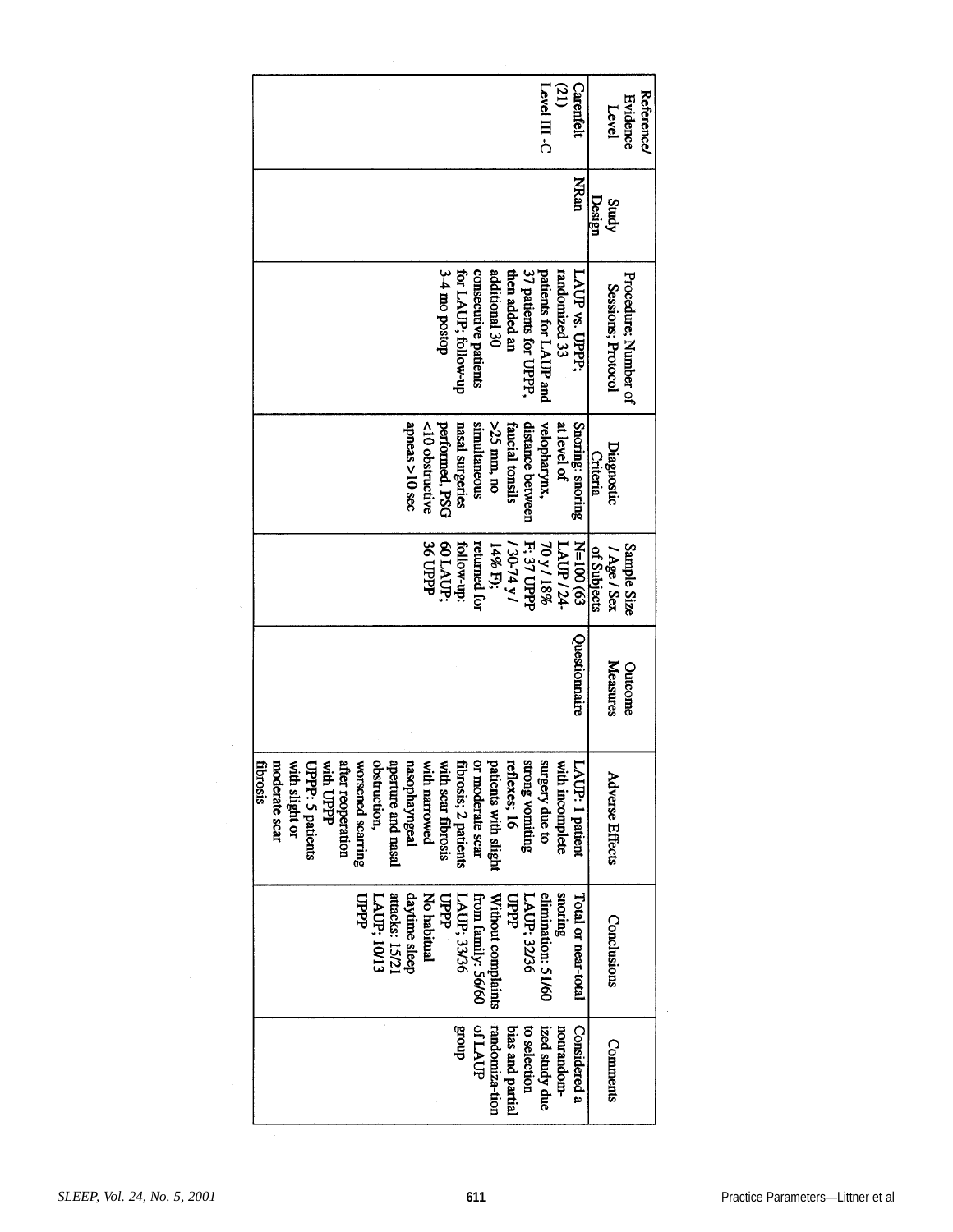| <b>Level V</b>                                                                                                                                                                                                          | <b>Walker</b><br>$\mathbf{E}$             |                                                                                                                                                                                                                 | $Rym$<br>(12)<br>Level V                                   | <b>Reference/</b><br>Evidence<br>Level     |
|-------------------------------------------------------------------------------------------------------------------------------------------------------------------------------------------------------------------------|-------------------------------------------|-----------------------------------------------------------------------------------------------------------------------------------------------------------------------------------------------------------------|------------------------------------------------------------|--------------------------------------------|
|                                                                                                                                                                                                                         | <b>Case Series</b>                        |                                                                                                                                                                                                                 | <b>Case Series</b>                                         | Design<br>Study                            |
| questionnaire data                                                                                                                                                                                                      | after 3 mo, long-term<br>LAUP; postop PSG |                                                                                                                                                                                                                 | after 3 mo<br>resection; postop PSG<br>LAUP; one-stage     | Procedure; Number of<br>Sessions; Protocol |
|                                                                                                                                                                                                                         | <b>OSA Aq VSO</b>                         |                                                                                                                                                                                                                 | OSA py PSO                                                 | Diagnostic<br><b>Criteria</b>              |
| surgery or<br>without<br>data and<br>complete<br>40 with<br>35-75 y/<br>with long-<br>postop, 31<br><b>PSG &lt;6 wks</b><br><b>SON: 10F</b><br>term data /<br>interim<br><b>DSRd</b> dorsod<br>treatment,               | completed<br>N=182, 131                   |                                                                                                                                                                                                                 | N=44 / mean<br>$= 49 y/$<br>37M, 7F                        | Sample Size<br>of Subjects<br>/ Age / Sex  |
|                                                                                                                                                                                                                         | <b>PSG</b><br>Questionnaire               | $>100\%$ of pre-<br>response, AHI<br>kdoos<br>worse, AHI<br>pre-LAUP value;<br>poor response,<br>≤50% of pre-<br><b>Videoendo-</b><br>AHI >50% of<br>LAUP value<br>LAUP value;<br>Questionnaires                | $\leq$ 10; partial<br>response, AHI<br>PSG: good           | <b>Measures</b><br>Outcome                 |
|                                                                                                                                                                                                                         | z<br>one reported                         |                                                                                                                                                                                                                 | dryness, throat pain<br>or discomfort<br>excessive mouth   | <b>Adverse Effects</b>                     |
| after mean<br>complaints<br>presenting<br>in 31 subjects<br>followip of 4.04 y<br>mean of 13.3 to<br>increased <sup>*</sup> from<br>improved in 74.9%<br>mean of 25.0 to<br>Questionniare:<br><b>L7.6</b><br>15.3, REM% | PSG: AHI<br>improved* from                | sectional and<br>and snoring index<br>diameter*<br>anteroposterior<br>increased cross-<br><b>WORSE</b><br>poor response, 13<br>improved quality of<br>Questionnaires:<br>life*, sleepiness*<br>Videoendo-scopy: | good response, 4<br>PSG: postop 12<br>partial response, 15 | Conclusions                                |
|                                                                                                                                                                                                                         |                                           |                                                                                                                                                                                                                 |                                                            | <b>Comments</b>                            |

LAUP, laser-assisted uvulopalatoplasty; LSAT, lowest oxygen saturation; \*, significant difference; UPPP, uvulopalatopharyngoplasty; MPS, multilevel pharyngeal surgery; STR,<br>septoplasty with turbinate reduction; VPI, veloph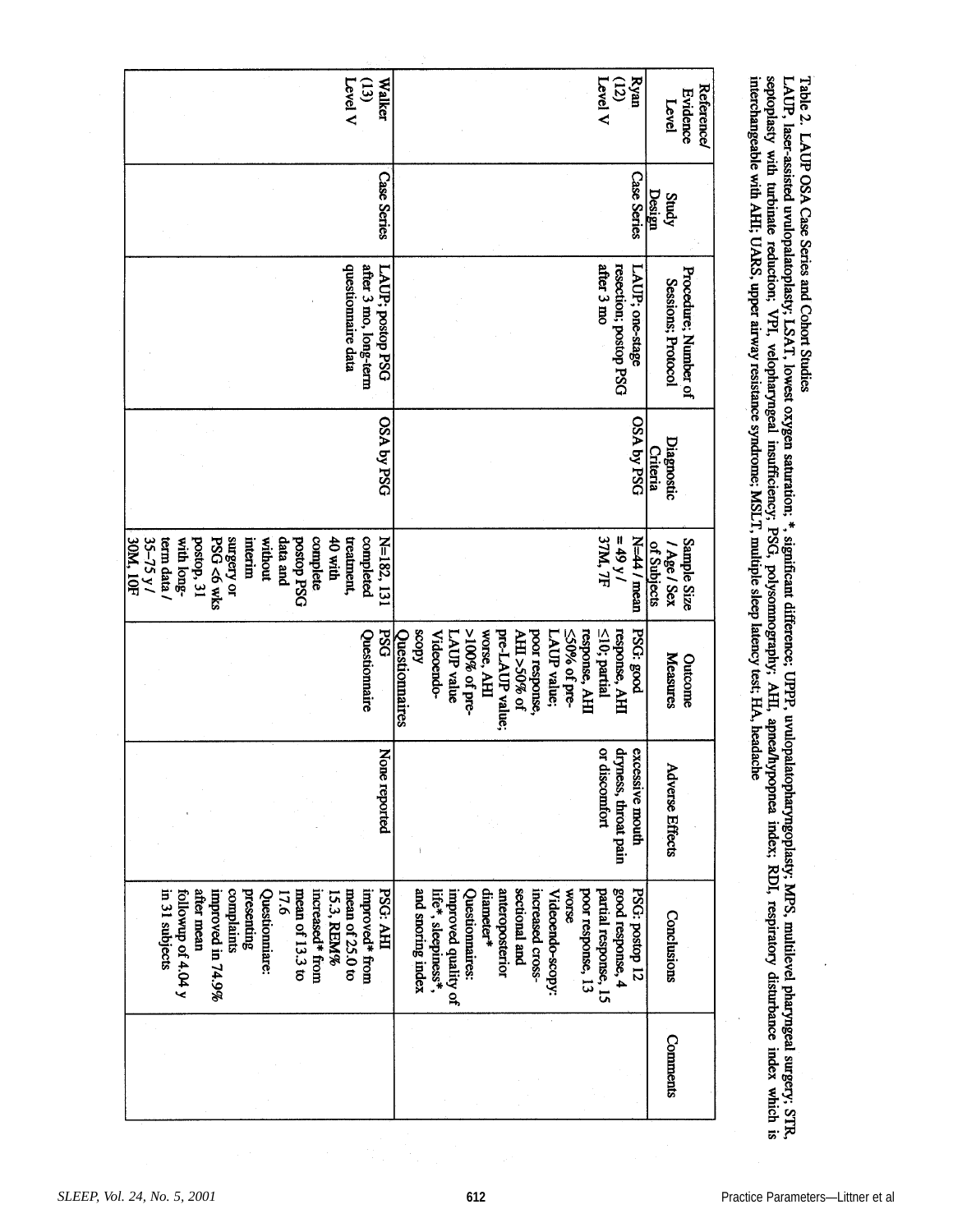| Level V<br><b>Mickelson</b><br>(14)                                                                                                                                                                                                                                                                                    | Reference/<br>Evidence<br>Level            |
|------------------------------------------------------------------------------------------------------------------------------------------------------------------------------------------------------------------------------------------------------------------------------------------------------------------------|--------------------------------------------|
| <b>Case Series</b>                                                                                                                                                                                                                                                                                                     | Design<br>Study                            |
| postop, and >2 y<br>data from patient and<br>postop, questionnaire<br>LAUP; PSG 6-12 wks<br>bedpartner before<br>LAUP, 6-12 wks                                                                                                                                                                                        | Procedure; Number of<br>Sessions; Protocol |
| $\frac{6}{10}$<br>defined as RDI<br><b>PSG: OSA</b>                                                                                                                                                                                                                                                                    | Diagnostic<br><b>Criteria</b>              |
| 52.3 y /<br>29M, TF<br>N=59,36<br>dosod pue<br>postop PSG;<br>completed<br>in 7 patients<br>MSLT pre-<br>mean =                                                                                                                                                                                                        | Sample Size<br>of Subjects<br>/ Age / Sex  |
| <b>PSG</b><br>LTSIN<br>Questionnaires                                                                                                                                                                                                                                                                                  | Measures<br>Outcome                        |
| bleeding controlled<br>several drops of<br><b>spontaneously</b><br>₫.<br>who bled about 30<br>patient taking<br>ibuprofen for pain<br>tha.<br>ml on postop day 4<br>I patient with<br>th cautery; 1<br>t ceased                                                                                                        | <b>Adverse Effects</b>                     |
| daytime<br>somnolence,<br>daytime<br>saturation<br>84.0%<br>increased from<br>7.9, min O2<br>psychometric<br>morning fatigue,<br>MSLT: mean sleep<br>mean of 80.6% to<br>mean of 28.1 to<br>decreased* from<br><b>PSG: AHI</b><br>measures<br>morning HA,<br>Questionnaire:<br>improved* snoring,<br>latency improved* | <b>Conclusions</b>                         |
|                                                                                                                                                                                                                                                                                                                        | <b>Comments</b>                            |

 $\sim$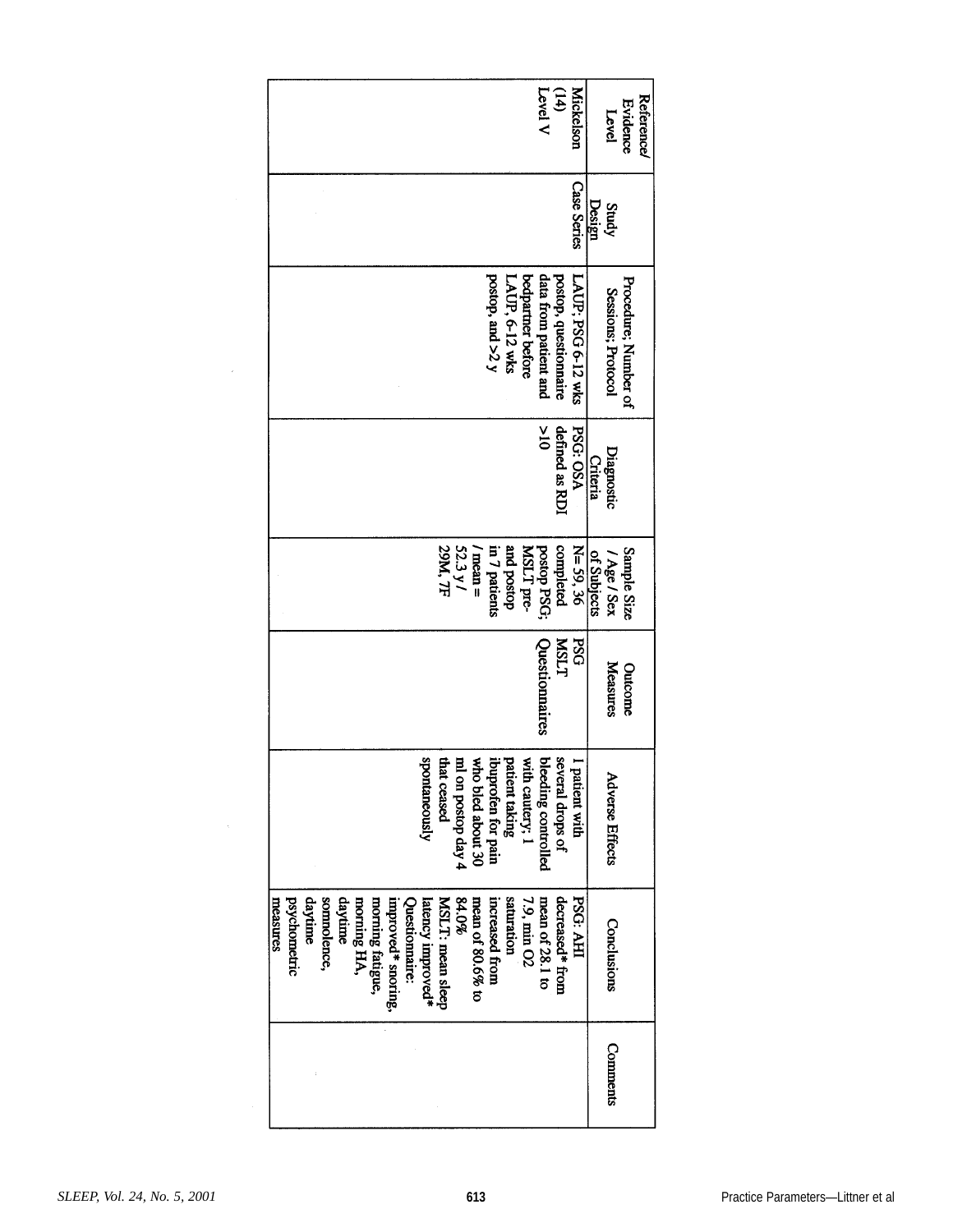| Level V<br>$\overline{S}$<br>Walker                                                                                                                                                                                                                                                                                                                                                                                                                       | <b>Reference/</b><br>Evidence<br>Level     |
|-----------------------------------------------------------------------------------------------------------------------------------------------------------------------------------------------------------------------------------------------------------------------------------------------------------------------------------------------------------------------------------------------------------------------------------------------------------|--------------------------------------------|
| <b>Case Series</b>                                                                                                                                                                                                                                                                                                                                                                                                                                        | Design<br>Study                            |
| after LAUP<br>postop PSG ≥ 3 mos<br>LAUP: 3-6 treatments;                                                                                                                                                                                                                                                                                                                                                                                                 | Procedure; Number of<br>Sessions; Protocol |
| 02A (AHL>40)<br>and $\leq$ 39), severe<br>PSG: mild OSA<br>02<br>CEHY) VSO<br>pue 5< HP)<br><20), moderate                                                                                                                                                                                                                                                                                                                                                | Diagnostic<br>Criteria                     |
| $\frac{75 \text{ y}}{7F}$<br>$N = 38 / 39$                                                                                                                                                                                                                                                                                                                                                                                                                | Sample Size<br>of Subjects<br>/ Age / Sex  |
| postop PSG vs.<br>02HHV dopod<br>AHI reduction in<br><b>PSG</b> : surgical<br>preop PSG and a<br>response rate<br>defined as ≥50%                                                                                                                                                                                                                                                                                                                         | Measures<br>Outcome                        |
| 2 with bleeding, 2<br>with oral<br>candidiasis, I with<br>temporary VPI                                                                                                                                                                                                                                                                                                                                                                                   | <b>Adverse Effects</b>                     |
| 86.8%; moderate<br>PSG: mild OSA<br>81.1%<br>80.4%; severe OSA<br>29.0 to 21.1<br>from $80.3\%$ to<br>from 59.7 to 39.6<br>decreased from<br>from 87.2% to<br>AHI decreased<br>from 10.5 to 10.4<br>AHI decreased<br>from 81.3% to<br>(surgical response<br>rate of $41.7\%$ ) and<br><b>THA ABO</b><br>rate of $46.7\%)$ and<br>(surgical response<br>LSAT increased<br>rate of $45.5\%$ ) and<br>(surgical response<br>LSAT decreased<br>LSAT decreased | Conclusions                                |
|                                                                                                                                                                                                                                                                                                                                                                                                                                                           | Comments                                   |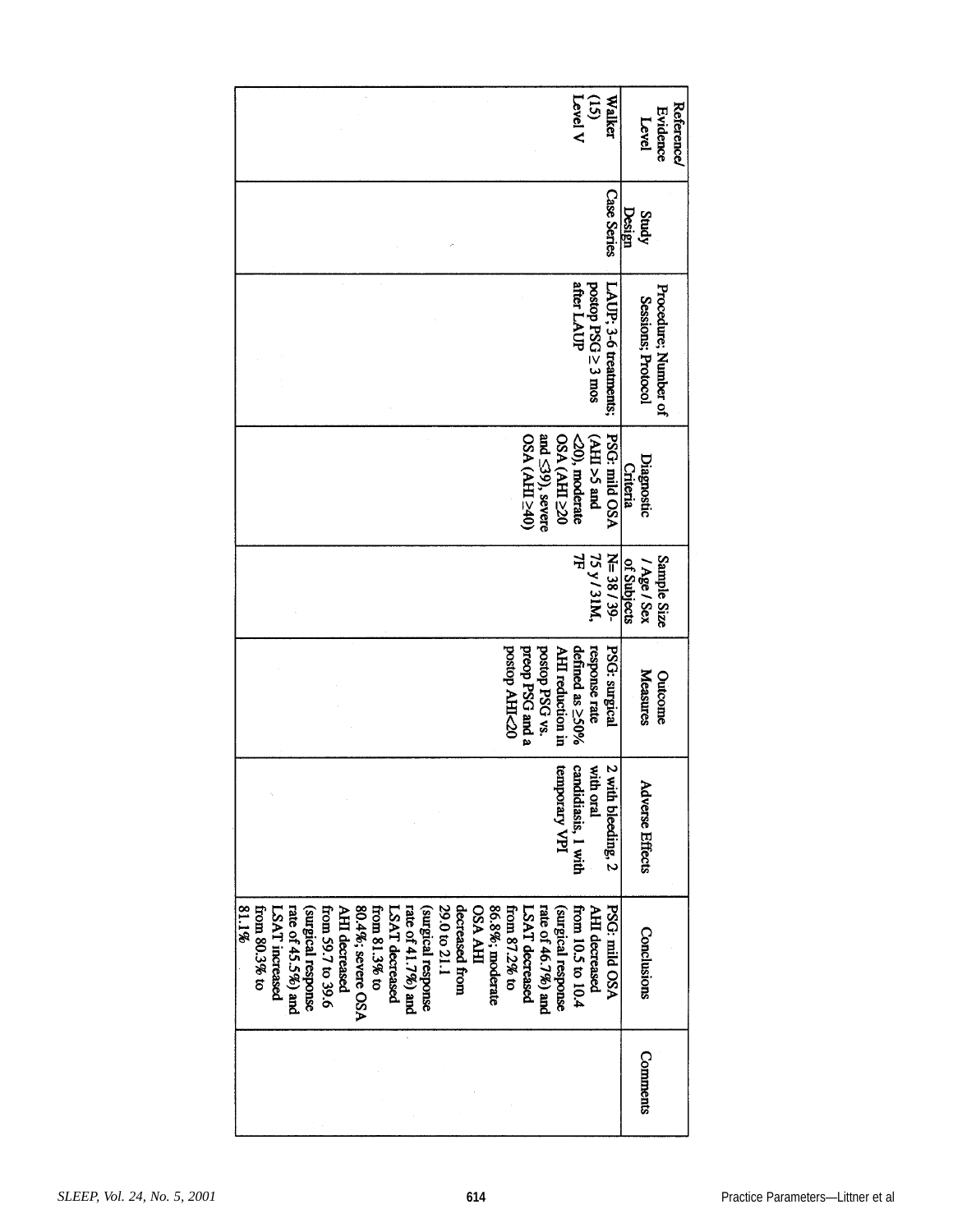| <b>Level</b> V<br>$\widehat{5}$                                                                                                                                                                                                                                                                                                                                                                                                                                                     | Utley                | <b>Reference/</b><br><b>Evidence</b><br>Level |
|-------------------------------------------------------------------------------------------------------------------------------------------------------------------------------------------------------------------------------------------------------------------------------------------------------------------------------------------------------------------------------------------------------------------------------------------------------------------------------------|----------------------|-----------------------------------------------|
| spective<br>Cohort                                                                                                                                                                                                                                                                                                                                                                                                                                                                  | <b>Retro-</b>        | Design<br>Study                               |
| significant findings on<br>after LAUP<br>PSG min of 4 mos<br>offered STR; postop<br>severe OSA (AHI≥40)<br>encouraged to have<br>maneuver, they were<br>the modified Muller<br>undergo LAUP or<br>patients encouraged to<br>nasal obstruction<br>those with significant<br>were offered MPS;<br>MPS; those patients<br>unresponsive to<br>with moderate OSA<br><b>UPPP</b> , if they had<br>medication were<br>$(07$ pur $5 < H$ K)<br>$\times$ HH $\geq$ 20 and $\lt$ 40) or       | LAUP; mild OSA       | Procedure; Number of<br>Sessions; Protocol    |
| postop AI<10 or<br>postop AHI<20<br>drop in AI or<br>defined as >50%<br>response rate<br>AHI, with a<br>OSA: surgical<br>UARS                                                                                                                                                                                                                                                                                                                                                       | Snoring              | Diagnostic<br>Criteria                        |
| PSG) and 6<br>56 for<br>candidates<br>mean = $48.8$<br>for STR/<br><b>for MPS (14</b><br>PSG) and 32<br>WLAUP<br>46.1 y, STR<br>MPS mean =<br>LAUP mean<br>with postop<br>LAUP (12<br>for surgery,<br>2F, STR 5M<br>50M, 6F,<br>$= 45.3 y,$<br>with postop<br>NOE SAN<br>屶                                                                                                                                                                                                          | N= 229, 95           | Sample Size<br>of Subjects<br>/ Age / Sex     |
| <b>Modified Muller</b><br>maneuver<br>Questionnaires                                                                                                                                                                                                                                                                                                                                                                                                                                | <b>PSG</b>           | Measures<br>Outcome                           |
| segments, I with<br>ofi<br>ănk<br>extruded screws and<br>dehiscences, 2<br>incisors, 5 with<br>electrocautery<br>with bleeding<br>during LAUP, 1<br>vasovagal episode<br><b>STR: none reported</b><br>compromise, 1 with<br>edema of the neck<br>ecchymosis and<br>mandibular bony<br>incision<br>transient paresthesia<br>requiring<br>wound infection<br>gingivolabial sulcus<br>without airway<br>moderate<br>gingivolabial sulcus<br>MPS: all with<br>mandibular<br>1 face skin | LAUP: 1 with         | <b>Adverse Effects</b>                        |
| decreased* post<br>maneuver: palatal<br>STR 16.7% (1/6)<br>surgical response<br>cure in 41.8% post<br>Snoring: complete<br>Epworth: improved<br><b>NTPS</b><br>decreased* post<br>all 3 levels<br>85.7% (12/14),<br>response rate of<br>rate of $41.7\%$<br>post STR<br>MPS, and 16.7%<br>STR<br>post LAUP*, post<br>LAUP; collapse at<br>collapse<br><b>Modified Muller</b><br>MPS*, and post<br>(5/12), MPS<br>LAUP, 50% post                                                     | <b>PSG: LAUP OSA</b> | Conclusions                                   |
| studies; some<br>patients in<br>attended and<br>DSH dorsod<br>had UARS<br>unattended<br>mixtures of<br>were different<br>TAUP group                                                                                                                                                                                                                                                                                                                                                 | pre-and              | Comments                                      |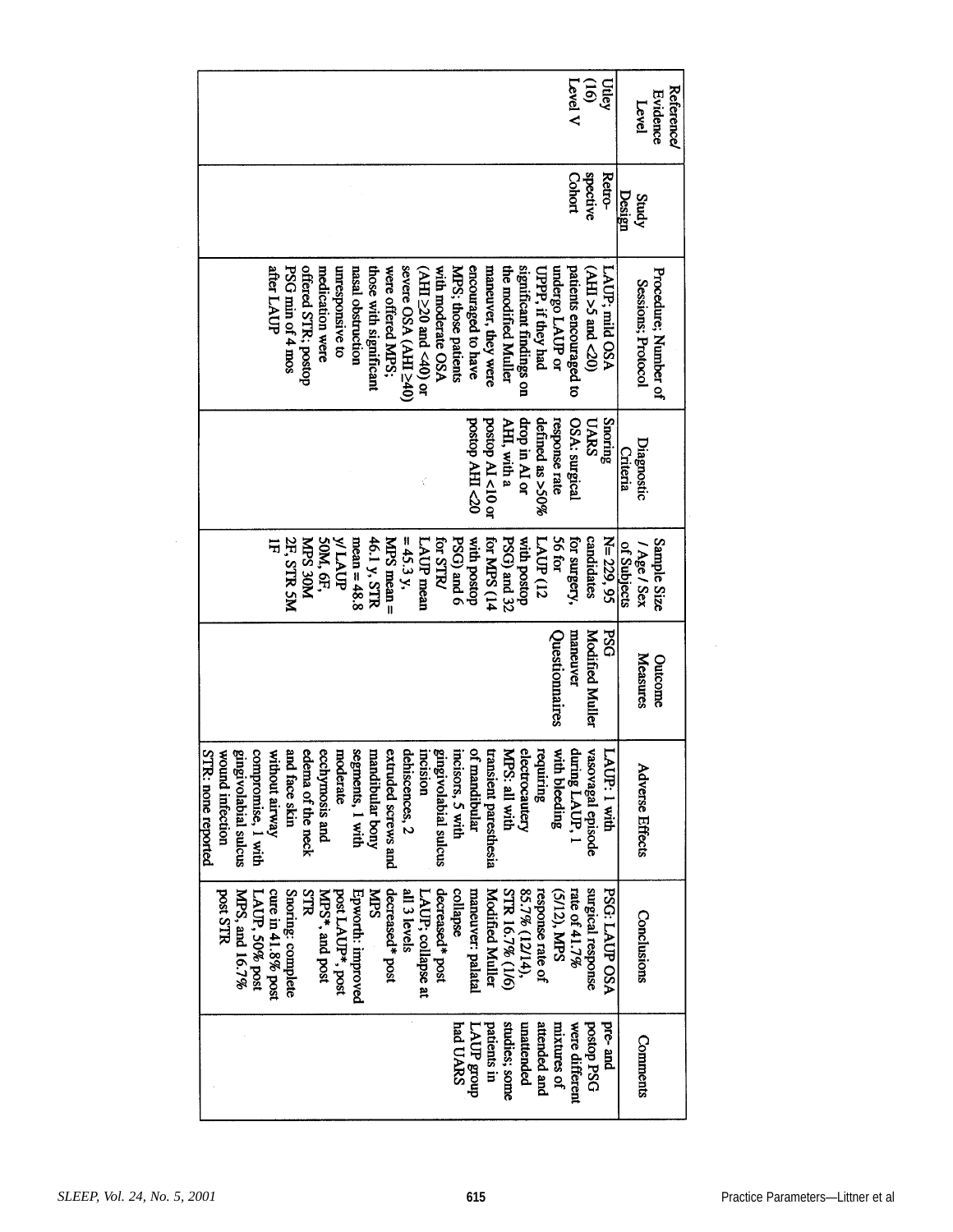| <b>Skatvedt</b><br>Level V<br>$\odot$                                                                                                                                                                                                                                                                                                                                                                                                                                                                                                                                                              | <b>Evidence</b><br>Level                   | <b>Reference/</b> |
|----------------------------------------------------------------------------------------------------------------------------------------------------------------------------------------------------------------------------------------------------------------------------------------------------------------------------------------------------------------------------------------------------------------------------------------------------------------------------------------------------------------------------------------------------------------------------------------------------|--------------------------------------------|-------------------|
| <b>Case Series</b>                                                                                                                                                                                                                                                                                                                                                                                                                                                                                                                                                                                 | Design<br>Study                            |                   |
| 16 mos after LAUP<br>LAUP; postop PSG 3-                                                                                                                                                                                                                                                                                                                                                                                                                                                                                                                                                           | Procedure; Number of<br>Sessions; Protocol |                   |
| OSA Aq YSO                                                                                                                                                                                                                                                                                                                                                                                                                                                                                                                                                                                         | Diagnostic<br><b>Criteria</b>              |                   |
| N=16/26-<br>$\frac{63 y}{1F}$                                                                                                                                                                                                                                                                                                                                                                                                                                                                                                                                                                      | Sample Size<br>of Subjects<br>/ Age / Sex  |                   |
| containing 6<br>nasal tube<br>esophageal<br>Questionnaire<br>pharyngeal and<br>Continuous<br><b>PSG</b><br>measures with a<br>pressure sensors<br>pressure                                                                                                                                                                                                                                                                                                                                                                                                                                         | Measures<br>Outcome                        |                   |
| None reported                                                                                                                                                                                                                                                                                                                                                                                                                                                                                                                                                                                      | <b>Adverse Effects</b>                     |                   |
| preop(85%<br>sleep with<br>events, AHI,<br>duration of<br>segments in 90%<br>snoring,<br>incidence of<br>respiratory<br>daytime<br>excessive<br>snoring, apneas,<br>obstructive<br>$02$ sats <80%<br>associated with<br>related to total<br><b>NREM</b> sleep<br>duration of<br>index, and mean<br>microarousal<br>PSG: improved*<br>sleepiness, and<br>morning fatigue,<br>$b$ reop $(9\%)$<br>velopharyngeal<br>NREM time<br>morning HA<br>postop), and in<br>pressure<br>loudness of<br>bostop<br>hypopneas, 92%<br>measures:<br>incidence and<br>reduced*<br>Continuous<br>Questionnaire:<br>ť | Conclusions                                |                   |
|                                                                                                                                                                                                                                                                                                                                                                                                                                                                                                                                                                                                    | <b>Comments</b>                            |                   |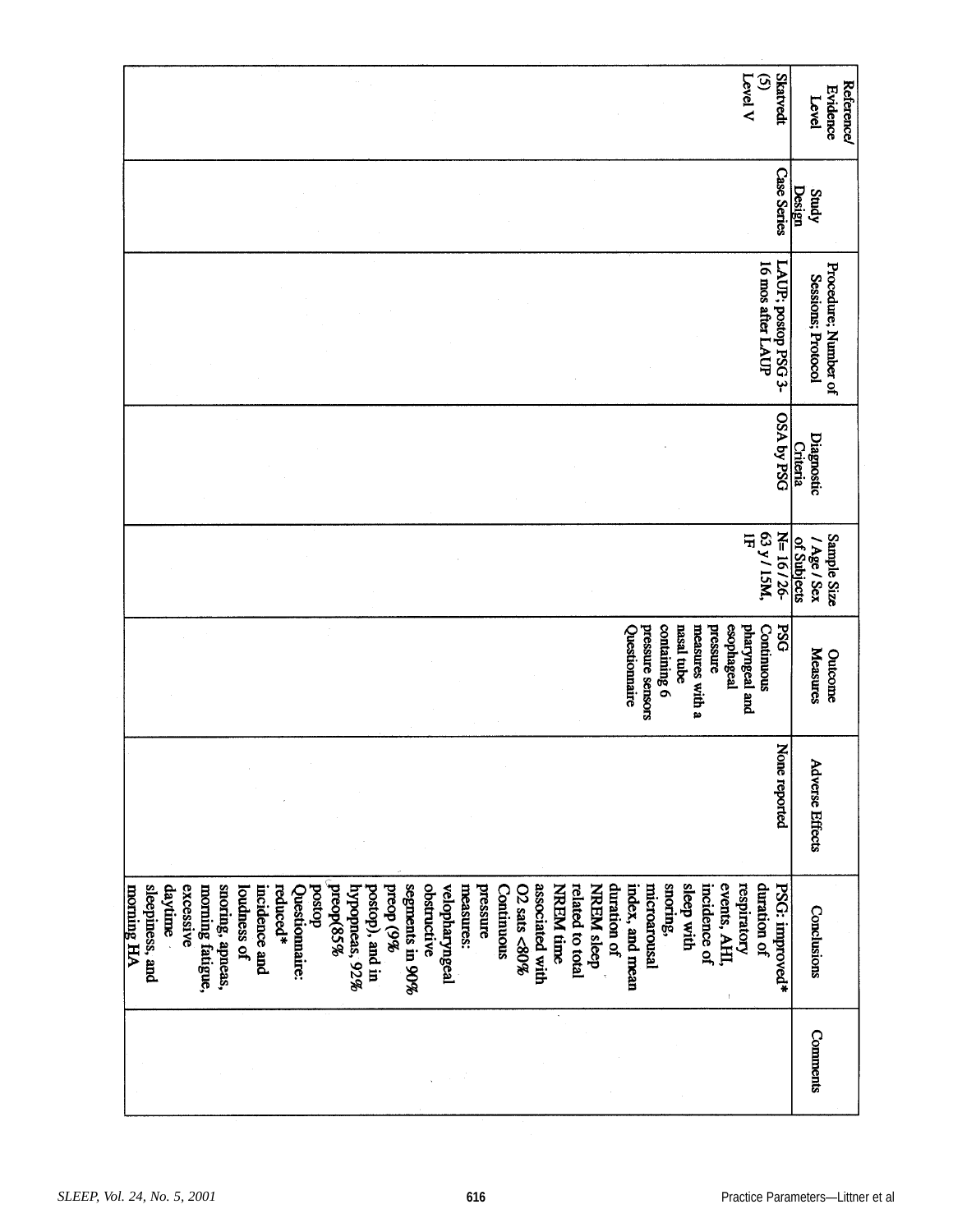|        |                     |              |                |                   |               |             |             |                  |                |                    | Level V             | $\omega$         | Walke                |             | Level                  | Evidence             | Reference |
|--------|---------------------|--------------|----------------|-------------------|---------------|-------------|-------------|------------------|----------------|--------------------|---------------------|------------------|----------------------|-------------|------------------------|----------------------|-----------|
|        |                     |              |                |                   |               |             |             |                  |                |                    |                     |                  | <b>Case Series</b>   | Design      | Study                  |                      |           |
|        |                     |              |                |                   |               |             |             |                  | after LAUP     | postop PSG ≥ 3 mos | treatments for OSA; | for snoring, 1-7 | LAUP; 1-5 treatments |             | Sessions; Protocol     | Procedure; Number of |           |
|        |                     |              |                |                   |               |             |             |                  |                |                    | š,                  | defined as RDI   | <b>PSG: OSA</b>      | Criteria    | Diagnostic             |                      |           |
|        |                     |              |                |                   |               | 28M, 5F     | $= 51.9 y/$ | PSG) / mean      | dosod uptw     | <b>OSA (33</b>     | diw S <sub>3</sub>  | with snoring,    | N= 170, 105          | of Subjects | / Age / Sex            | Sample Size          |           |
|        |                     |              |                |                   |               |             |             |                  | Questionnaires | $RDI \leq 10$      | defined as postop   | surgical success | <b>PSG: OSA</b>      |             | Measures               | Outcome              |           |
|        |                     |              |                |                   |               |             |             |                  |                |                    |                     |                  | None reported        |             | <b>Adverse Effects</b> |                      |           |
| change | without significant | results, 15% | 21% with worse | surgical success; | OSA: 48% with | unprovement | without     | improvement, 10% | partial        | snoring, 29% with  | elimination of      | complete         | Snoring: 60% with    |             | Conclusions            |                      |           |
|        |                     |              |                |                   |               |             |             |                  |                |                    |                     |                  |                      |             | Comments               |                      |           |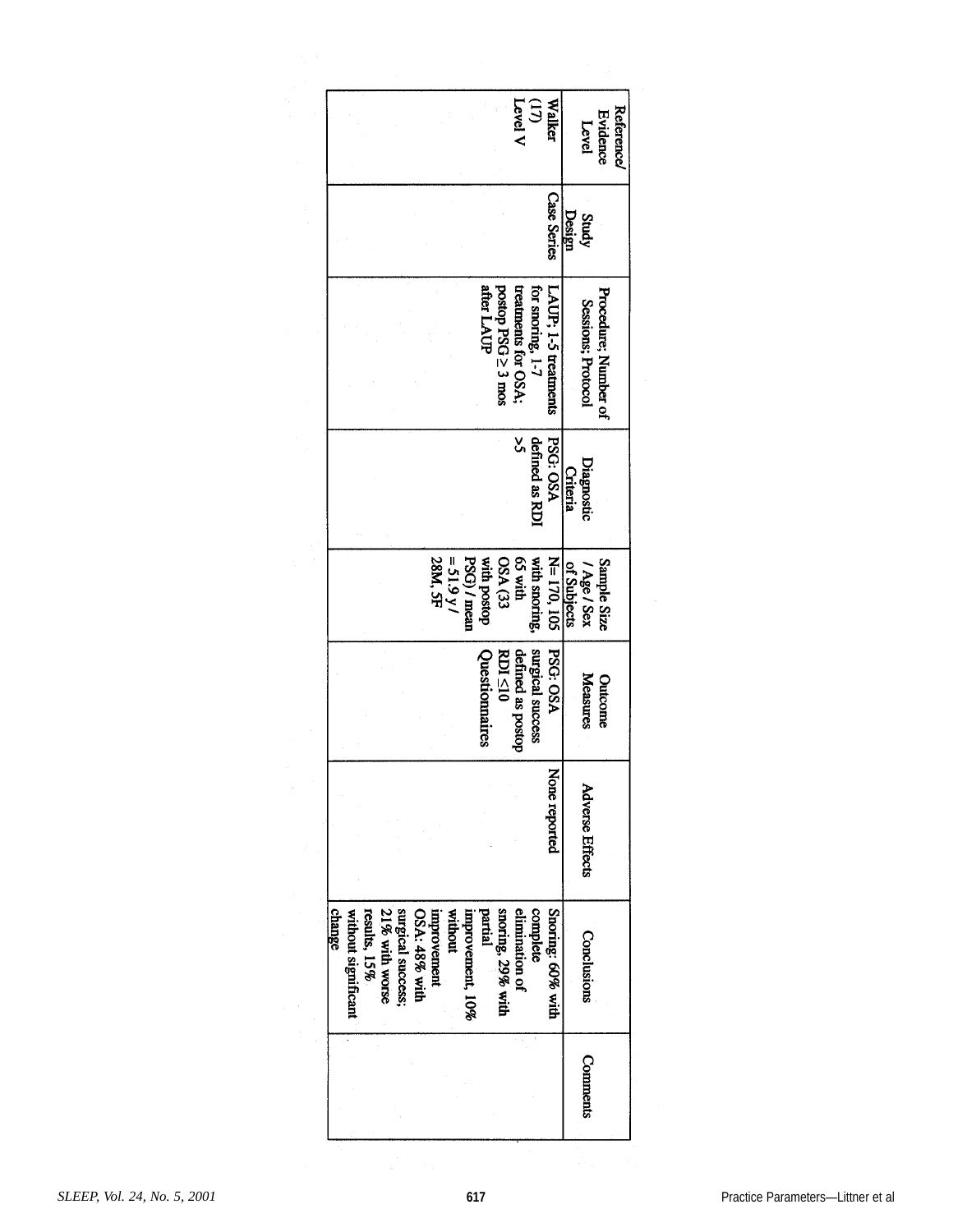#### Table 3. Effect Size of LAUP OSAS Case Series and Cohort Studies

| Reference      | Number of |                       | AHI Mean (SD) | Duration*                       | Effect Size** |                                            |  |
|----------------|-----------|-----------------------|---------------|---------------------------------|---------------|--------------------------------------------|--|
|                | subjects  | Pre-LAUP<br>Post-LAUP |               |                                 |               | Comments                                   |  |
| Ryan(12)       | 44        | 29 (17)               | 19(15)        | min <sub>3</sub> <sub>mos</sub> | 0.588         | Calculated SD from SE                      |  |
| Walker (13)    | 40        | 25(17.7)              | 15.3(18.3)    | 48-896 days                     | 0.548         | Calculated SD from SE                      |  |
| Mickelson (14) | 36        | 28.1 (17.3)           | 17.9(13.5)    | 6-12 weeks                      | 0.590         |                                            |  |
| Walker $(15)$  | 38        | 30.6(22.6)            | 22.2(26.8)    | min <sub>3</sub> mos            | 0.369         |                                            |  |
| Utley $(16)$   | 12        | 8.9(6.1)              | 10.3(8.1)     | min 4 mos                       | $-0.230$      |                                            |  |
| Skatvedt (5)   | 16        | 18.6 (23.4)           | 6.4(10.2)     | $3-16$ mos                      | 0.522         |                                            |  |
| Walker (17)    | 33        | 29.4(21.2)            | 21.8(24.7)    | min 3 mos                       | 0.358         |                                            |  |
| Summary        | 219       | NA                    | NA            | <b>NA</b>                       | 0.392         | Unadjusted average of effect<br>$sizes***$ |  |
| Summary        | 219       | <b>NA</b>             | NA            | <b>NA</b>                       | 0.251         | Adjusted average of effect<br>$sizes***$   |  |

SD - Standard Deviation of the mean

SE - Standard error of the mean

SE = SD/(square root of the number of subjects)

\* Time from last LAUP treatment to post-LAUP PSG

\*\* Effect size = (Pre-LAUP AHI mean - Post-LAUP AHI mean) / Pre-LAUP AHI standard deviation

\*\*\*unadjusted average is the sum of the individual effects sizes/the number of studies (7 in this case)

\*\*\*\*adjusted average is 1/SE<sup>2</sup> times [(Pre-LAUP AHI mean - Post-LAUP AHI mean)/ Pre-LAUP AHI standard deviation] for each study and summing the results. This sum is divided by the sum of the 1/SE<sup>2</sup> for each of the 7 studies where SE is the standard error of the pre-LAUP mean

NA - Not applicable

| Recommendation                 | Evidence | Study                                                             |
|--------------------------------|----------|-------------------------------------------------------------------|
| Grades                         | Levels   | Design                                                            |
|                                |          | Randomized well-designed trials with low-alpha & low-beta errors* |
|                                | п        | Randomized trials with high-beta errors*                          |
|                                | ш        | Nonrandomized controlled or concurrent cohort studies             |
|                                | ΙV       | Nonrandomized historical cohort studies                           |
|                                |          | Case series                                                       |
| <b>ADAPTED FROM SACKETT 39</b> |          |                                                                   |

Table 4. AASM Classification of Evidence

\*Alpha error refers to the probability (generally set at 95% or greater) that a significant result (e.g., p<0.05) is the correct conclusion of the study or studies. Beta error refers to the probability (generally set at 80% or 90% or greater) that a nonsignificant result (e.g., p>0.05) is the correct conclusion of the study or studies. The estimation of beta error is generally the result of a power analysis. The power analysis includes a sample size analysis which projects the size of the study population necessary to ensure that significant differences will be observed if actually present.

| Term      | Definition                                                                                      |
|-----------|-------------------------------------------------------------------------------------------------|
| Standard  | This is a generally accepted patient-care strategy, which reflects a high degree of clinical    |
|           | certainty. The term standard generally implies the use of Level I Evidence, which directly      |
|           | addresses the clinical issue, or overwhelming Level II Evidence.                                |
| Guideline | This is a patient-care strategy, which reflects a moderate degree of clinical certainty. The    |
|           | term guideline implies the use of Level II Evidence or a consensus of Level III Evidence        |
| Option    | This is a patient-care strategy, which reflects uncertain clinical use. The term option implies |
|           | either inconclusive or conflicting evidence or conflicting expert opinion.                      |
|           | <b>ADAPTED FROM EDDY 41</b>                                                                     |